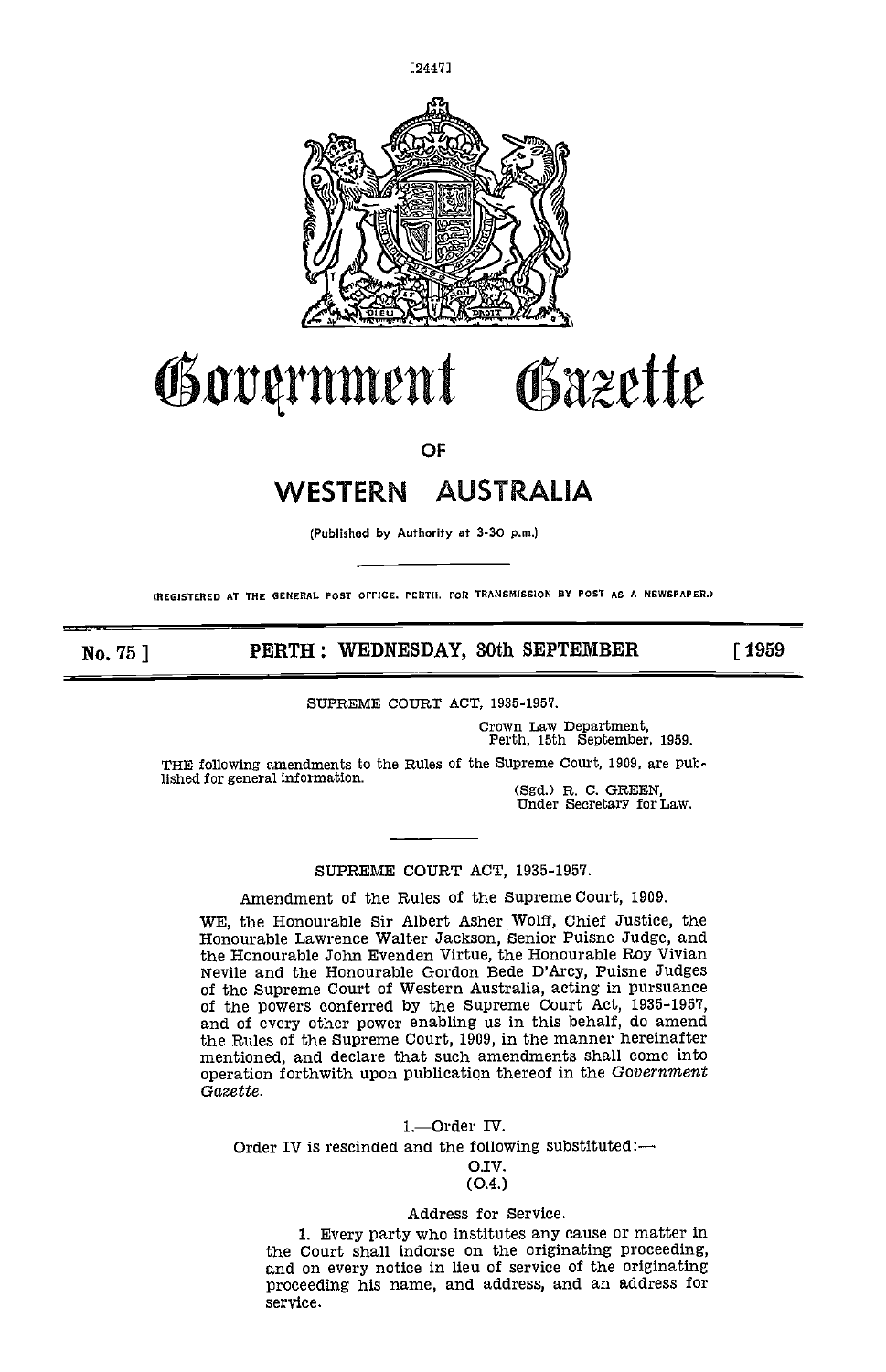2. Where the cause or matter is instituted by a solicitor, the solicitor shall in addition to making the indorsement required by Rule 1, indorse on such originating proceeding or notice, his own name or firm, and place of business, and the name or firm and place of business of the principal solicitor, in any case where he is only agent for another solicitor.

Every statement of defence and every notification and notice of intention to be heard on an originating summons shall have indorsed thereon an address for service of the party defending or intending to be heard, and shall state whether it has been filed by the party in person or by a solicitor on his behalf. Where such d ment is filed by a solicitor the provisions of Rule 2 shall apply with the necessary modifications.

4. No document required to be indorsed with an address for service shall be received unless it complies with the requirements of these Rules.

(1) When an address for service has been given in accordance with these Rules, that address shall be the address for service of the party until a notice has been filed and served in accordance with sub-rule (2) of this Rule.

(2) A party shall be at liberty at any time without leave, to change his address for service by notice of such change and of another address for service. The notice shall be given by filing the same in the Central Office, and serving a copy of such notice upon the opposite party. Such notice may be embodied in any notice of change of solicitor under Order VII.

(1) In these Rules, subject to the context, the expression "address for service" means an office or other<br>proper place where notices, pleadings, orders, summonses,<br>and other documents, proceedings and written communi-<br>cations, if not required to be served personally, ma left for the party giving such address.

(2) Except where otherewise specifically provided by these Rules such office or place shall be not more than one mile from the General Post Office at Perth.

### 2.-Order VII.

Rule 2 is deleted and in lieu thereof the following Rules are inserted:-

> 2. (1) A party suing or defending by a solicitor shall be at liberty to change his solicitor in any cause or matter, without an order for that purpose, but unless and until notice of any change of solicitor is filed and served, the former solicitor shall (subject to Rules 3 and 4 of this Order) be considered the solicitor of the party until the final conclusion of the cause or matter, whether on appeal or otherwise.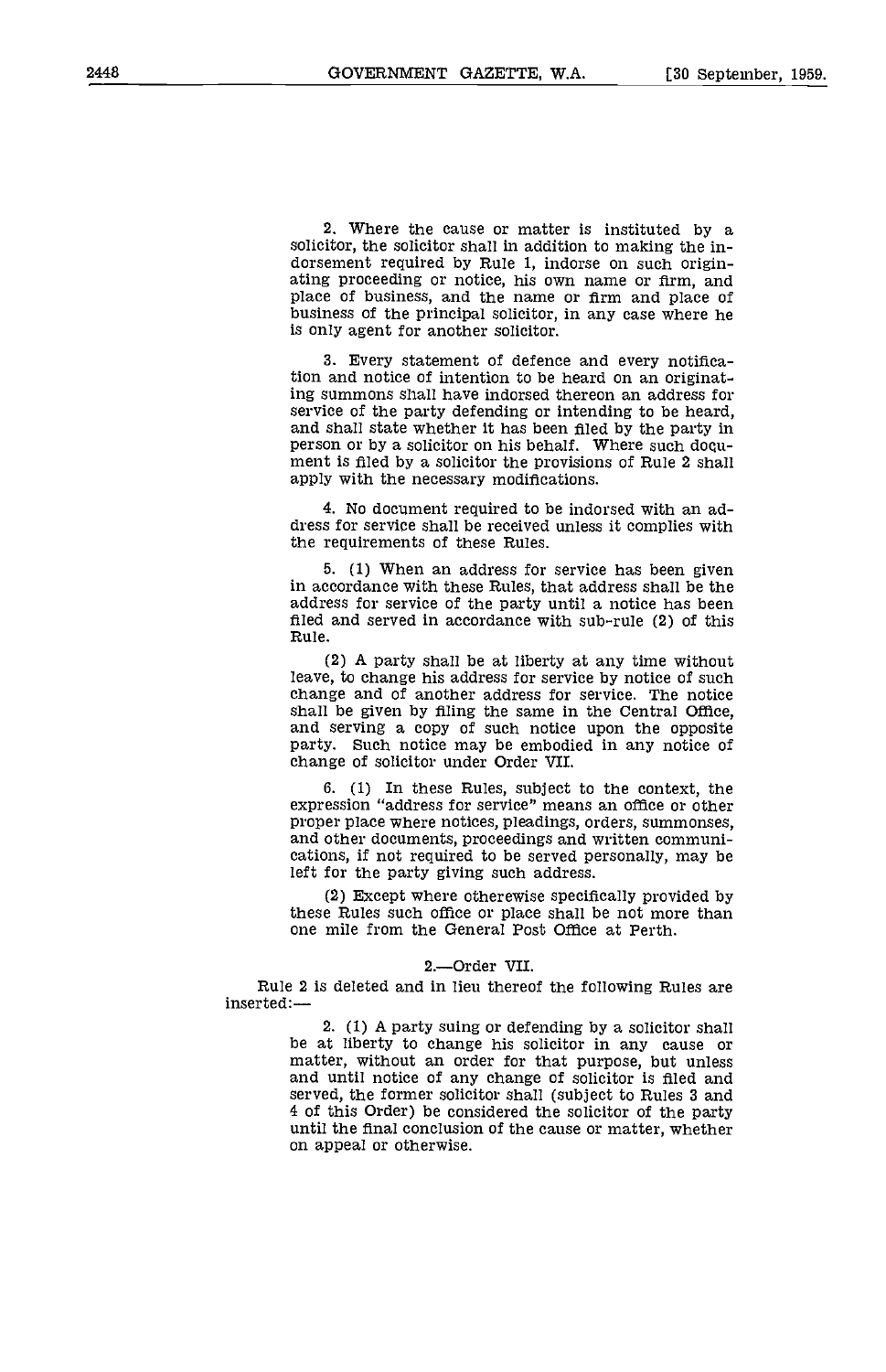The party giving the notice shall serve on every other party to the cause or matter (not being a party in default as to defence) and on the former solicitor a copy of the notice indorsed with a memorandum stating that the notice has been duly filed.

Where a party after having sued or defended in person, appoints a solicitor to act in the cause or matter on his behalf, he may give notice of the appointment, and the provisions of this Rule relating to a notice of change of solicitor shall apply to a notice of app

Where a party, after having sued or defended by a solicitor intends to act in person in the cause or matter, he may give a notice stating his intention to act in person and giving an address for service and the pro- visions of this Rule relating to a notice of change of solicitor shall apply, with the necessary modifications.

3. (1) Where a solicitor who has acted for a party not hold a current practice certificate, or has been struck<br>off the roll, or has been suspended from practising, or<br>has for any other reason ceased to practise, and the<br>party has not given notice of change of solicitor or of intention to act in person in accordance with the<br>provisions of Rule 2 of this Order, any other party to the<br>cause or matter may, on notice to be served on the first<br>named party personally or by prepaid post letter ad-<br> to be the solicitor acting for the first-named party in the cause or matter and the Court or Judge may make an order accordingly.

Where the order is made, the party applying for the order shall serve on every other party to the cause or matter (not being a party in default as to entry of appearance) a copy of the said order, and also file in or his solicitor that the order has been duly served as aforesaid. Thereafter unless and until the first named party shall either appoint another solicitor or else give such an address for service as is required of a party acting in person, and shall comply with the provisions of<br>Rule 2 of this Order relating to notice of appointment<br>of a solicitor or notice of intention to act in person, any<br>documents in respect of which personal service is no being filed in the Central Office.

Any order made under this Rule shall not affect the rights of the solicitor and the party for whom he acted as between themselves.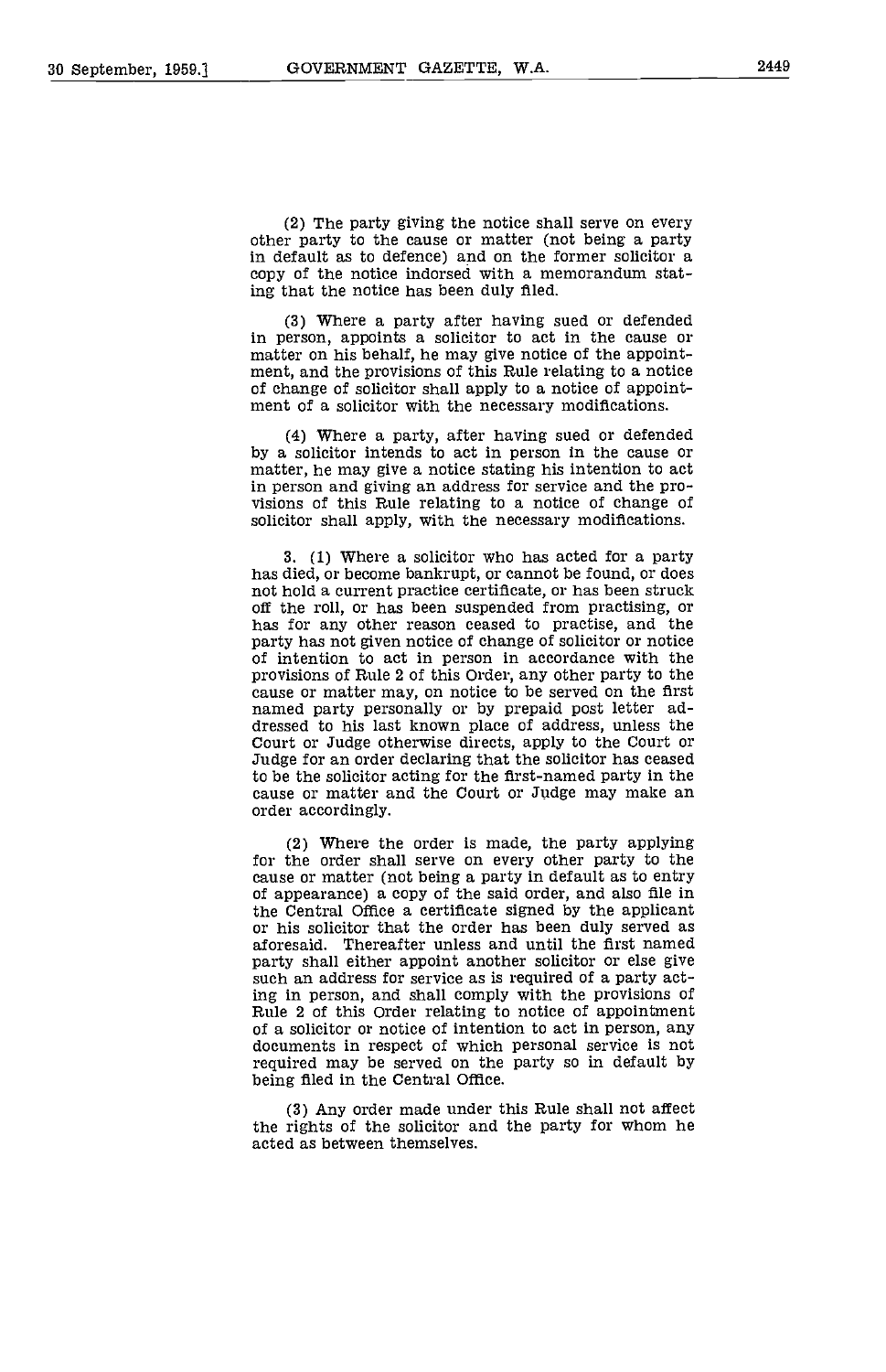4, (1) Where a solicitor who has acted for a party in a cause or matter has ceased so to act and the party has not given notice of change in accordance with Rule 2 of this Order, the solicitor may on notice to be served on the party personally or by prepaid post letter addressed<br>to his last known place of address, unless the Court or Judge otherwise directs, apply to the Court or a Judge for<br>an order to the effect that the solicitor has ceased to be<br>the solicitor acting for the party in the cause or matter, and the Court or Judge may make an order accordingly: Provided that unless and until the solicitor has—

- filed such order and served on every party to the cause or matter (not being a party in default as to entry of appearance) a copy thereof; and
- filed in the Central Office a certificate signed by him that the order has been duly served as aforesaid,

he shall, subject to the provisions of Rules 2 and 3 of this Order, be considered the solicitor of the party to the final conclusion of the cause or matter, whether on appeal or otherwise.

Any order made under this Rule shall not affect the rights of the solicitor and the party as between themselves.

When an order is made under sub-rule (1) of this Rule, then, until the party to whom the order relates either appoints another solicitor or gives notice of his intention to act in person, and an address for service, and in either case complies with the provisions of Rule 2 relating to notice of the appointment or, as the case may be, of the intention to act in person, any document in respect of which personal service is not required may be served on that party

- in a matrimonial cause, by delivering the docu- ment to him or by leaving it at, or sending it by prepaid post to, his last known address; or
- (b) in any other case, by filing the document in the Central Office.

5. Tn this Order the expression "address for service" means the address for service required by Order IV or in relation to a matrimonial cause, the address required by the Matrimonial Causes and Personal Status Rules.

3.-Order XII.

Rule 5 is deleted.

### 4.-Order XXXVI.

Rule 4 is amended by inserting after the words "Government Resident" in line three, the words "Stipendiary Magistrate".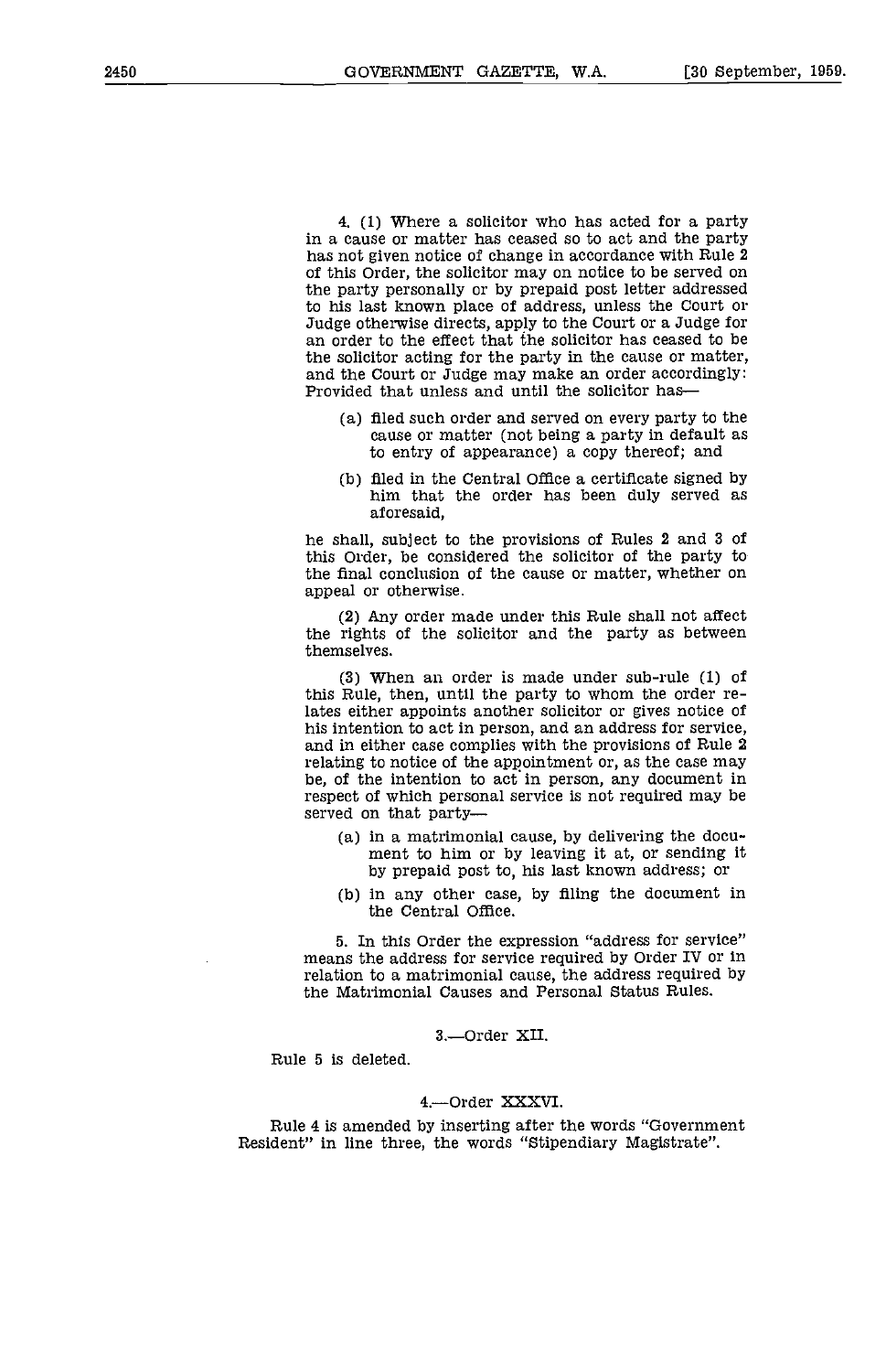### 5.-Order LIV.

After Rule 1 the following new Rule to stand as Rule 1A is inserted:-

> 1A (1) Any person claiming any legal or equitable right in a case where the determination of the question whether he is entitled to the right depends upon a question of construction of a statute, or of a regulation, rule, by-law or instrument made or purporting to be made<br>under a statute, or of the validity of any such regulation,<br>rule, by-law, or instrument, may apply by originating<br>summons for the determination of such question of construction or validity, and for a declaration as to the right claimed.

(2) This Rule is subject to any special statutory pro- vision for the determination of any such matters.

Dated this 4th day of September, 1959.

A. A. WOLFF, Chief Justice.

L. W. JACKSON, Senior Puisne Judge

J. E. VIRTUE, Puisne Judge.

R. V. NEVILE,<br>Puisne Judge.

G. B. D'ARCY, Puisne Judge.

### HEALTH ACT, 1911-1957.

### Dalwallinu Road Board

P.H.D. 403/57, Ex. Co. No. 1658.<br>WHEREAS under the provision of the Health Act, 1911-1957, a local authority WHEREAS under the provision of the Health Act, 1911-1957, a local authority<br>may make or adopt by-laws and may alter, amend or repeal any by-law so<br>made or adopted; and whereas the Dalwallinu Road Board, being a local authas Series "A" and reprinted pursuant to the Reprinting of Regulations Act, 1954, and amended the said adopted by-laws by notice published in the Govern-1954, and amended the said adopted by-laws by notice published in the Government Gazette on 29th May, 1959: Now, therefore, the Dalwallinu Road Board hereby resolves and determines that the aforesaid adopted by-laws, as amended, shall be amended as follows:

Part I.-General Sanitary Provisions.

By-law 1C, paragraph 1, subparagraph (a), is amended by deleting the passage "Townsite of Buntine" and substituting the passage "Townsites of Buntine and Pithara."

Passed at a meeting of the Dalwallinu Road Board this 13th day of July, 1959.

W. E. OWENS, Chairman.

R. A. L. BROOMHALL, Secretary.

Approved by His Excellency the Governor in Executive Council this 16th day of September, 1959.<br>
(Sgd.) R. H. DOIG,<br>
Clerk of the Council.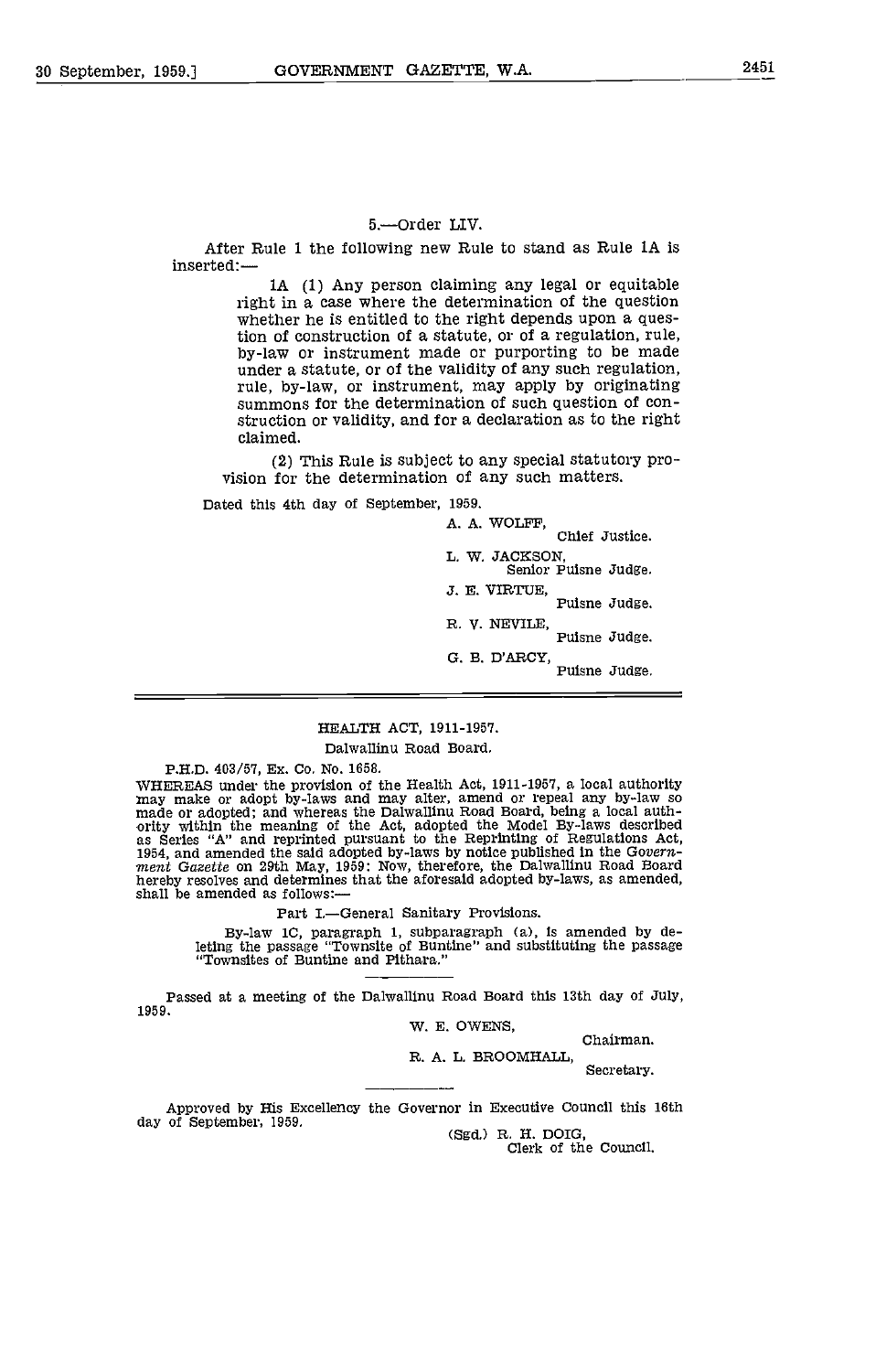### HEALTH ACT, 1911-195'?.

# Department of Public Health, Perth, 16th September, 1959.

Ex. Co. No. 1659.

HIS Excellency the Governor in Executive Council, acting pursuant to the provisions of the Health Act, 1911-1957, has been pleased to make the regula-tions set out in the Schedule hereunder.

LINLEY HENZELL Commissioner of Public Health.

### Schedule.

Regulations.

### Part I-Preliminary.

1. (1) These regulations may be cited as the Midwives Regulations, 1959.

(2) The Midwives Regulations published in the Government Gazette on the 9th January, 1948, as amended from time to time thereafter, and the reprint of those regulations as amended and reprinted pursuant to the Reprinting of Regulations Act, 1954, and published in the Government Gazette on 20th June, 1956, are revoked.

2, These regulations are divided into parts as follows:

Part I-Preliminary-Regulations 1-3.

Part II-Regulation of the Practice of Midwives-Regulations 4-30.

Part III-Proceedings in Case of Breach of the Regulations-Regulations 31-39.

Part IV—Appeals—Regulations 40-48.

Appendix-Forms.

3. In these regulations, unless the context otherwise requires-

"birth" includes live birth, stillbirth and abortion;

"Board" means Nurses Registration Board established under the Nurses Registration Act, 1921 (as amended);

"Commissioner" means the Commissioner of Public Health;

"confinement" includes the whole of the period between the time of onset of labour and until ten days after birth;

"domiciliary practice" means midwifery practice carried on elsewhere than in a hospital;

"Health Act" means the Health Act, 1911 (as amended);

"midwife" means a person duly registered as a midwifery nurse under the Nurses Registration Act, 1921 (as amended), and includes a person entitled to undertake midwifery nursing for gain;

"patient" means a pregnant or confined woman under the care of a midwifery nurse;

"Secretary" means the person for the time being discharging the duties of secretary of the Board; and

"stillbirth" means the birth of an infant of twenty-eight weeks gestation or over which, when born, does not breathe or show any sign of independent life; and

"stillborn" has a correlative meaning.

Part II—Regulation of the Practice of Midwives.<br>midwife shall not engage in domiciliary practice unless she has A midwife shall not engage in domiciliary practice unless she has given written notice to the Commissioner of her name and current address.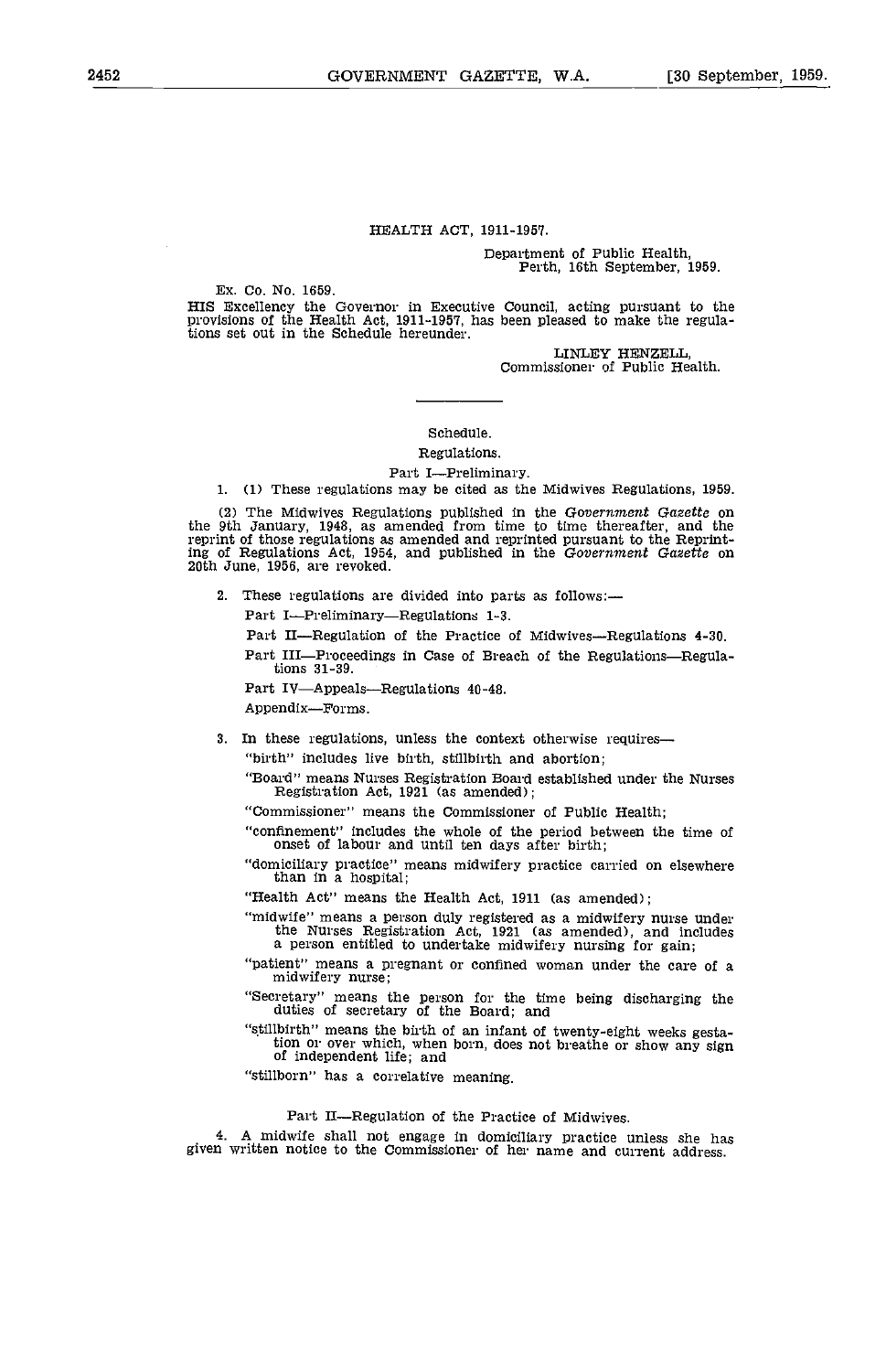5. A midwife engaged in domiciliary practice who attends a patient who is not under the care of a medical practitioner shall

- (a) submit a written report on the condition of her patient to the Commissioner forthwith after each professional visit to the patient;
- (b) before the patient is confined, arrange for the patient to have<br>her blood tested to determine her blood group and Rh factor<br>which shall include testing for antibodies in all cases where the<br>blood is Rh negative and in
- arrange for a medical practitioner to examine the patient at least once during the pregnancy.
- 6. A midwife engaged in domiciliary practice shall
	- (a) inspect the accommodation and facilities at the premises where the patient intends to be confined;
	- arrange for the cleansing of the room to be used for the delivery, and the removal therefrom of all unnecessary furniture, clothing and hangings; and
	- (c) advise the patient as to personal and general arrangements with respect to the confinement.
- 7. A midwife who
	- by any act or omission is neglectful of her duty as a midwife; or
	- is unclean with respect to her person, habits or clothing; or
	- $(c)$  commits any act of infamous or improper conduct in a professional respect; or
- Cd) does anything forbidden, or fails to do anything required of her by the Health Act, 1911 (as amended), or these regulations may be charged with an offence which shall be dealt with by the Board in

the prescribed manner.

8. (1) Every midwife engaged in domiciliary practice shall carry with her, when attending a patient, a bag or case,

The bag or case must have a detachable lining made of a material which can be sterilised by boiling.

- The bag or case must contain
	- (a) a gauze mask to be used by the midwife to cover her mouth and nose when engaged in delivery and vaginal examination;
	- (b) a clinical thermometer;
	- Cc) two rubber catheters, size 8;
	- Cd) a pair of sterile rubber gloves and two guarded finger stalls;
	- Ce) a sterile nail brush;
	- a pair of scissors;
	- a Higginson's syringe (for enemata);
	- (b) a disinfectant suitable for hand disinfection;
	- (1) a quantity of sterile cotton wool and sterile linen;
	- a hypodermic syringe;
	- (k) Ocytocic drugs;
	- (I) a mucous extractor;
	- (m) soap and clean towel; and
	- (n) ligatures and dressings for the cord.

9. A midwife who has been in contact with a patient or other person who is suffering from an infectious disease (including puerperal pyrexia) or is<br>herself suffering from an infectious disease, shall notify the Commissioner of<br>such contact or disease and shall cease practice as a midwife until as the Commissioner shall direct.

10. The Commissioner shall not direct a midwife to resume practice under regulation 9 of these regulations unless the midwife has previously disinfected herself, her clothing and her appliances to the Commissioner's satisf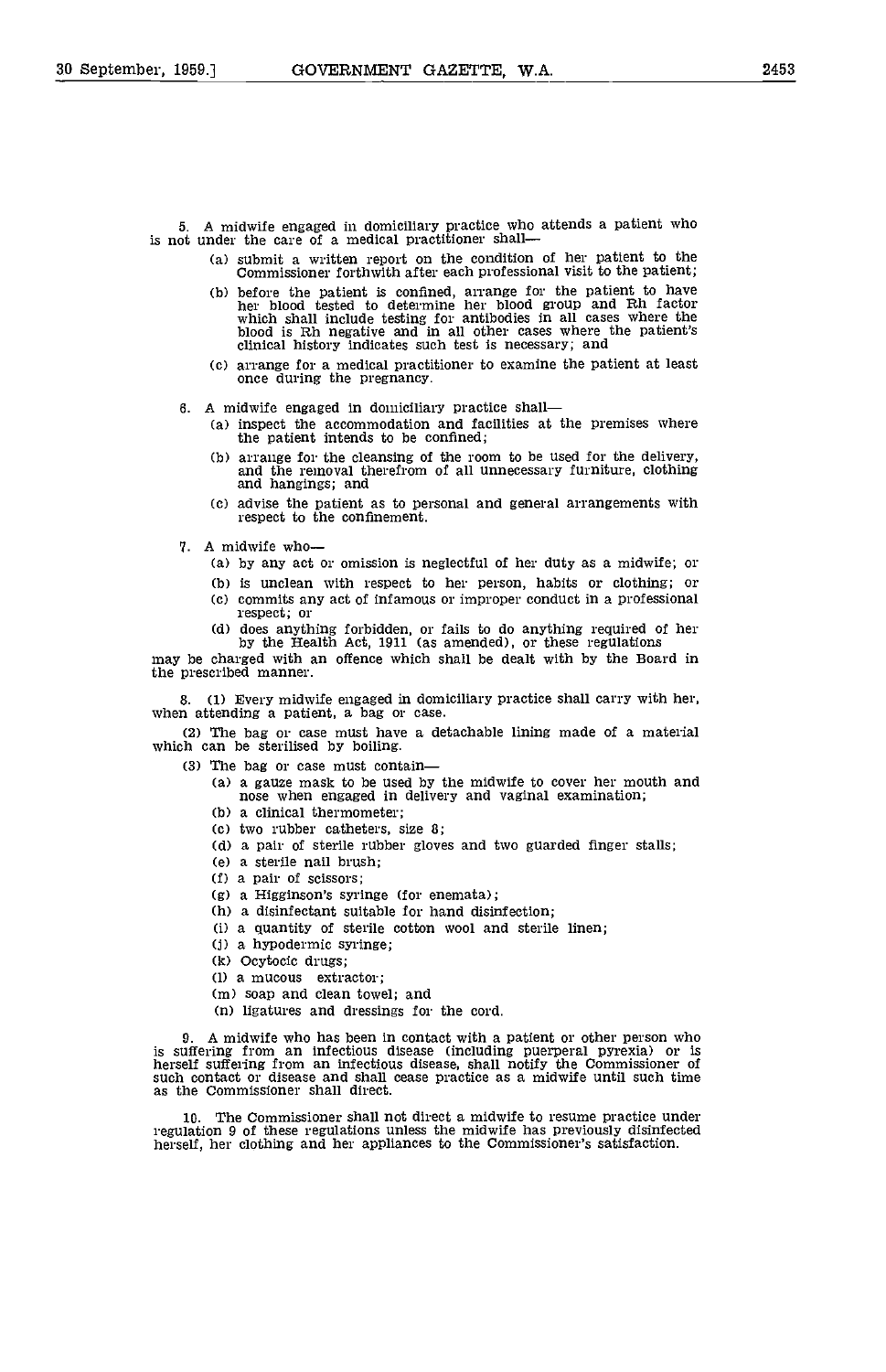### Duties to Patients.

11. A midwife In attendance on a patient

- shall not leave the patient during the first stage of labour without leaving directions as to where she can be found without delay; and
- shall remain with the patient throughout the second stage of labour, the expulsion of the placenta, and for a period of twelve hours thereafter.

12. Whenever a midwife in attendance on a patient sends for a medical practitioner to attend the patient, she shall remain with the patient until the medical practitioner has attended the patient, and shall carry out the instructions given by the medical practitioner.

13. It shall be the duty of every midwife who undertakes to attend a woman during confinement to

- Ca) see that the lying-in room, and the contents thereof, are maintained in a clean condition;
- (b) wear a mask whenever attending a delivery or performing a vaginal examination;
- (c) attend to the comfort, cleanliness and nursing care of the patient and child;
- (d) supervise the diet of the patient and child;
- Ce) take, and record in her case register, the pulse rate and temperature of the patient each morning and evening; and
- (f) keep a correct and accurate case register in the form of Form No. 2 of the Appendix to these regulations.

### Anaesthetics.

14. A midwife shall not administer an anaesthetic to a patient except for the purpose of obstetric analgesia.

15. A midwife shall not administer an anaesthetic to a patient for the purpose of obstetric analgesia unless

- Ci) she has completed the prescribed course and passed the examination in obstetric analgesia conducted by the Nurses Registration Board; or
- Registration Board; or<br>
(ii) she holds an equivalent qualification recognised by the Nurses<br>
Registration Board; or
- (iii) she is judged by the Board to be competent in the administration of obstetric analgesia by reason of the fact that she has proved to the satisfaction of the Board that she has had such experience in obstetric analgesia and in the use of approved apparatus and anaesthetics, and her application has been sup- ported by one or more medical practitioners; and
- the patient has, within thirty days immediately preceding her confinement, been examined by a medical practitioner who has furnished to the midwife a certificate in writing that the patient, when examined, was in a fit condition to undergo the administra-tion of an anaesthetic for obstetric analgesia; and
- Cc) one other person, being a person acceptable to the patient and, in the opinion of the midwife, suitable for the purpose, Is present at the time of the administration of the anaesthetic.

16. A midwife shall not administer any anaesthetic to a patient or use<br>any anaesthetic apparatus, other than an anaesthetic and the apparatus pre-<br>scribed therefor as is listed in this regulation; nor shall she use any an

Prescribed Anaesthetics and Apparatus.  $(a)$  Anaesthetic-Nitrous Oxide and Oxygen. Apparatus-C.I.G. type "A" or apparatus of similar construction.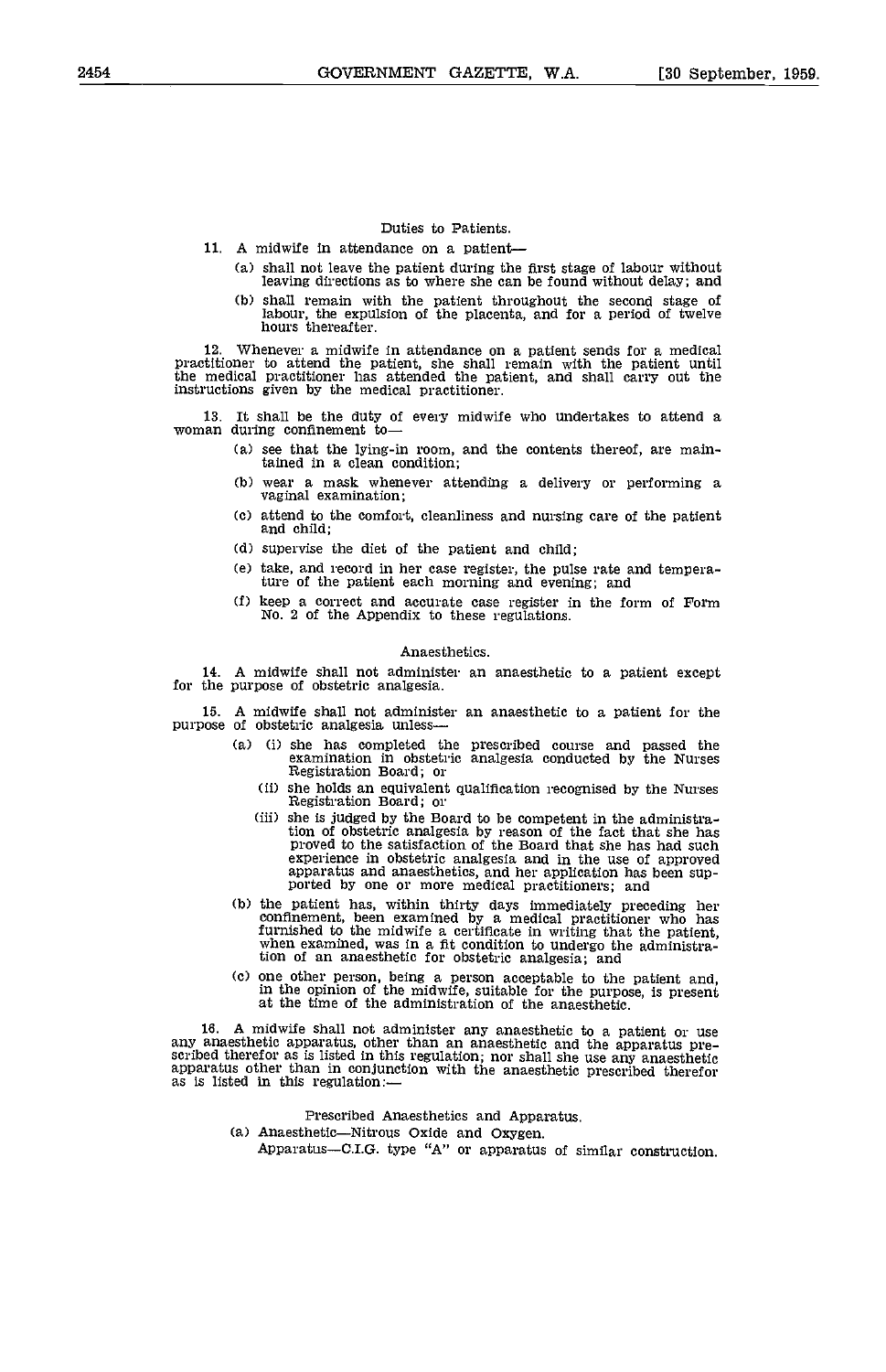- (b) Anaesthetic-Nitrous Oxide and Air.
	- Apparatus-Minnitt gas-air analgesia apparatus.
- (c) Anaesthetic-Trilene. Apparatus—Siebe-Gorman or Freedman inhaler or Tecota and Emotril Trilene Machines.

17. A midwife shall not administer an oxytocic drug to a patient in labour by the intramuscular route unless the head and anterior shoulder of the child about to be born have been delivered.

### Duties to Child.

18. In the case of a child being born apparently dead the midwife in attendance shall forthwith commence and carry out resuscitation measures.

19. As soon as the child's head is born, and if possible, before the eyes are opened, the midwife in attendance shall cleanse the child's eyelids with dry sterile swabs.

20. Qn the birth of a child which is in danger of death the midwife shall inform one of the parents of the child's condition.

21. (1) A midwife shall not lay out a dead body for burial or cremation unless

- Ca) the body is that of a patient on whom she was in attendance at the time of death; or
- (b) the body was that of a stillborn infant or an infant that died within ten days of birth; or
- Cc) in the case of a body other than that of a patient on whom she was in attendance at the time of death, no other person was available to lay out the body.

(2) Whenever a midwife lays out a dead body for burial or cremation she shall

- thoroughly cleanse and disinfect her body, clothing and appliances which may have been exposed to contamination; and
- notify the Commissioner in the form of Form No. I of the Appen- dix to these regulations.

Service of Medical Practitioner to be Obtained.

22. A midwife in attendance on a patient shall engage a medical practitioner to attend the patient—

- if the patient suffers ill health, disease or any abnormal condition during pregnancy, labour or puerperium, or if blood tests reveal that abnormal iso-antibodies are present in the patient's blood;
- if the child has been injured during birth, or is premature, feeble or suffering from any disease;
- Cc) if during labour-
	- (i) the presentation is other than uncomplicated vertex;
	-
	- she cannot recognise the presentation;<br>the placenta has not been expelled and cannot be<br>expressed within one hour of the birth of the child;
	- the midwife is not satisfied that there is sufficient room in the pelvis and vagina for the infant to be born;
	- $(v)$  she detects any abnormal swelling in the abdominal region;
	- the patient suffers convulsions or abnormal haemorrhage;<br>or<br>(vii) the perineum is ruptured or there is injury to the soft
	- tissue;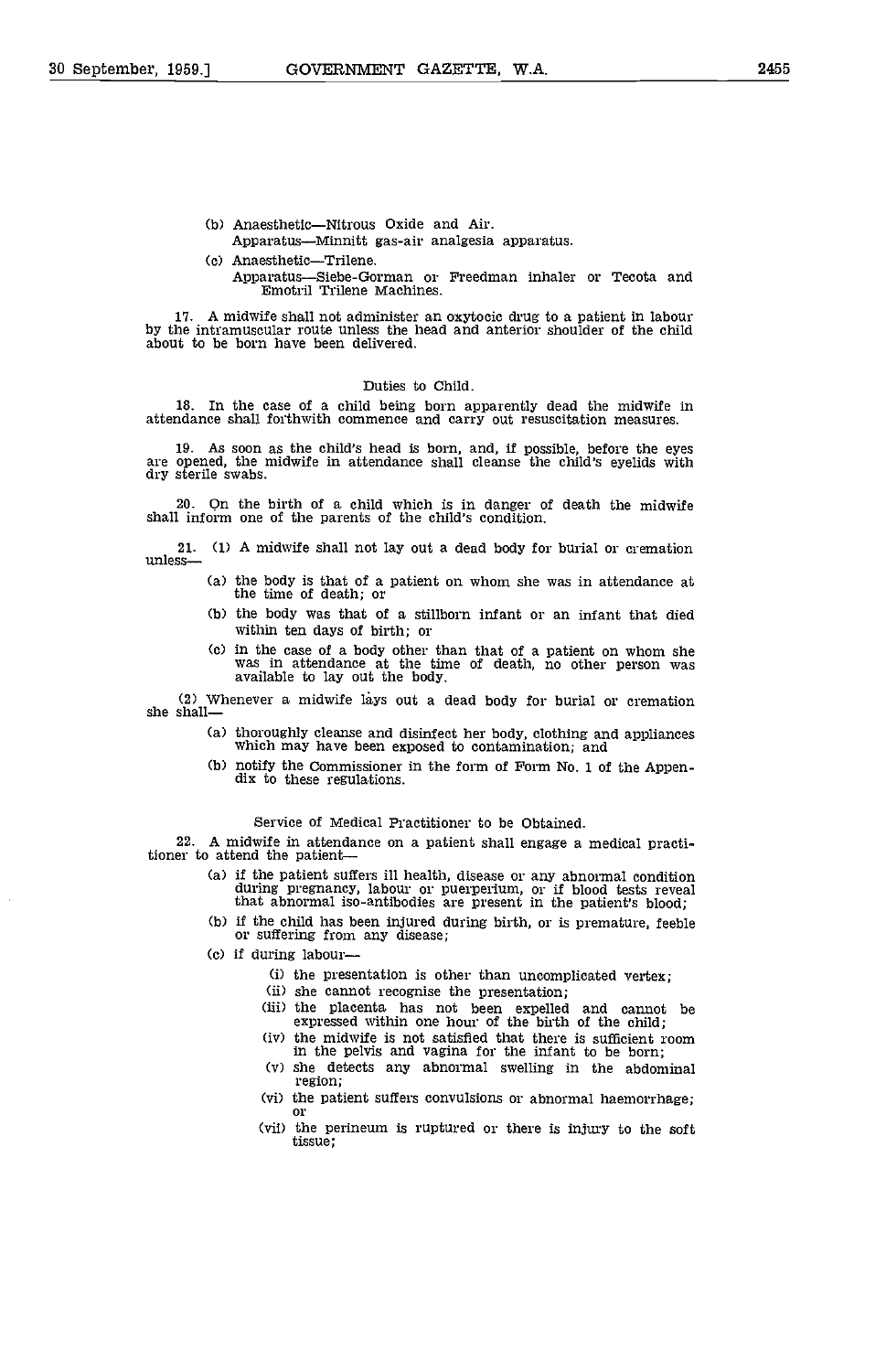$(d)$  if, after delivery, the patient--

- Ci) does not make satisfactory progress;
- has abdominal swelling or signs of insufficient contrac- tion of the uterus;
- (iii) has any foul smelling discharge;
- (iv) has secondary post-partum haemorrhage;
- (v) develops a temperature of 100.4  $\degree$  F. or higher, or a per-sistent pulse rate above 90; or
- has unusual swelling of the breasts with local tenderness or pain.

23. (1) (a) Where it is necessary to call for assistance in a case where the patient has engaged the services of a medical practitioner to attend her, the attending midwife shall first call that medical practitioner.

(b) If that medical practitioner is not available then she shall call on another practitioner who is available to attend the patient.

(2) If the patient has not engaged the services of a medical practitioner to attend her, the attending midwife shall, in case of necessity, call on the nearest available medical practitioner to attend the patient.

24. (1) A midwife shall not undertake any treatment of a patient which is not properly within the province of a midwife.

(2) Notwithstanding subregulation (1) of this regulation, in every case where the life of a patient or child in her care is threatened, the midwife shall do all within her knowledge and ability to preserve the life of the patient and child, and the circumstances existing at the time shall be weighed in determining whether any treatment given was outside the province of the midwife.

25. (1) Where a midwife calls on a medical practitioner to assist in the care of any patient or child, she shall use the fastest available means of com- municating with the medical practitioner.

Every notification to a medical practitioner calling for his assistance shall be accompanied by such information as is available to the midwife as the circumstances require to inform the medical practitioner of the nature and urgency of the ease.

(a) Whenever a midwife calls for assistance from a medical practitioner she shall send a written request for assistance in the form of Form No. 3 of the Appendix to these regulations.

(b) The form shall be sent whether or not the midwife has already com- municated by written or other means with the medical practitioner in connection with the case.

### Notification.

26. (1) Every midwife who fills up the schedule of information for the registration of a birth, shall insert in the place provided for the name of the midwife, in addition to her name, her registration number as a midwife (e.g. "Mary A. Smith, Registered Midwife 257").

(2) If she does not herself fill up such form, she shall supply the patient or the person responsible for the registration of the birth, with information as to her full name and registered number for entry on such form.

27. Every attending midwife shall, within forty-eight hours of the event, send notice to the Commissioner and the medical officer, in the following cases on the corresponding form:

- (a) Death—on Form No. 4 of the Appendix to these regulations in all cases in which the death of the mother or of the infant occurs;
- $(b)$  Stillbirth-on Form No. 5 of the Appendix to these regulations in all cases of stillbirth.

28. A midwife shall report to the Commissioner and the Medical Officer of Health on every case attended by her in the form of Form No. 6 of the Appendix to these regulations.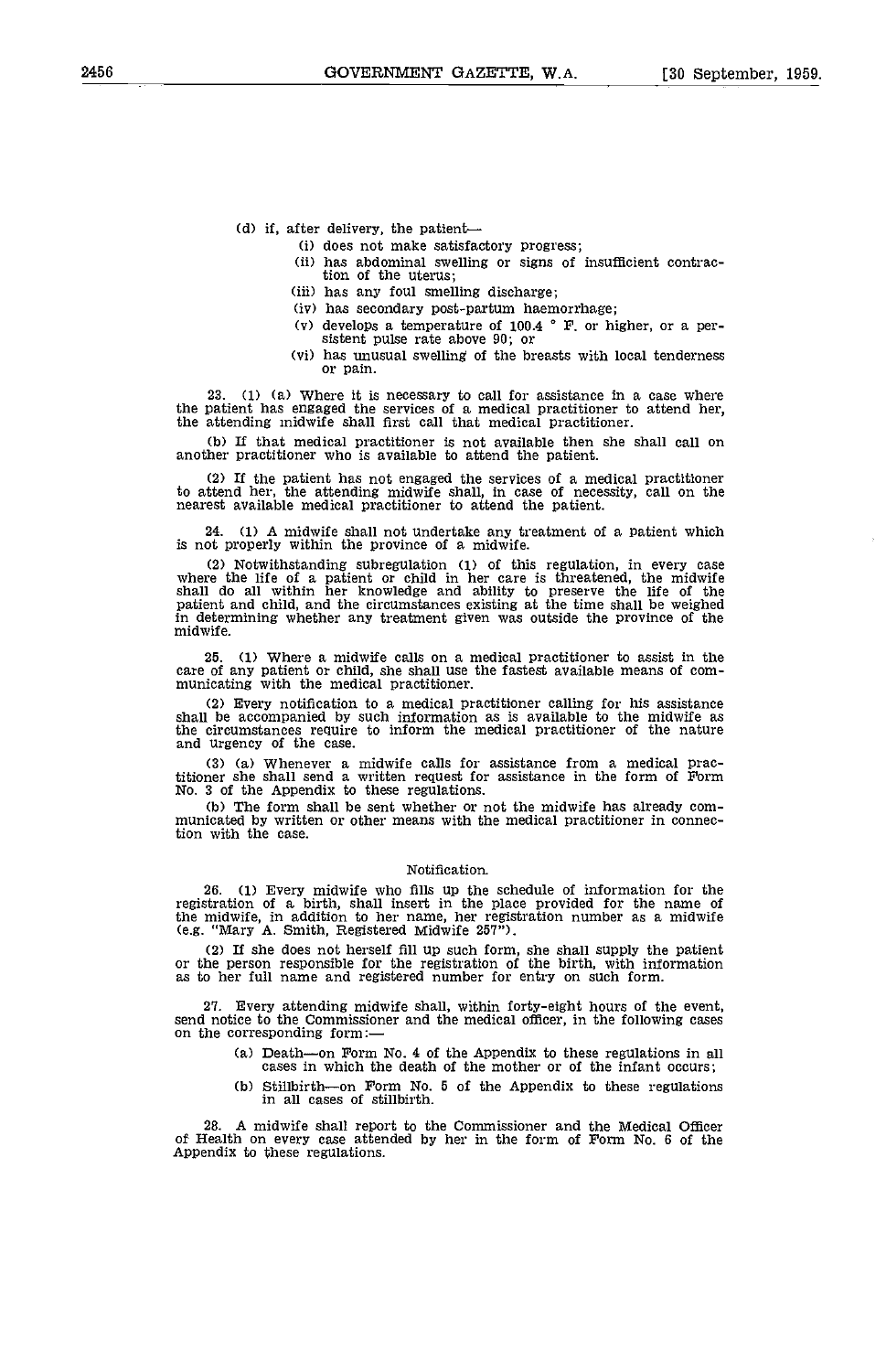### Inspection.

29. (1) Any person appointed by the Commissioner for the purpose may

- (a) inspect the premises of any midwife and may examine all books, records, bag, appliances, required to be kept under these regula-<br>tions by such midwife; and
- (b) make any investigation into the professional conduct of any mid-<br>wife.

(2) A midwife who obstructs any person so appointed from making an inspection or investigation in accordance with subregulation (1) of this regulation commits an offence.

### Penalty.

30. A person who does anything forbidden to be done, or fails to do anything required to be done pursuant to these regulations, commits an offence. Penalty: Ten Pounds.

### Part III-Proceedings in Case of Breach of Regulations.

31. when the Board receives a report that a breach of these regulations has been committed, the Board shall cause due inquiry to be made into the case.

32. (1) If the Board is of the opinion that a prima facie case has been made out, proceedings shall be commenced by the issue of a notice in writing by the Board addressed to the person charged.

The notice shall specify the nature and particulars of the charge alleged against the person and shall inform her of the day and time which the Board has set for the hearing of her charge.

The notice shall require the person charged to forward her certificate and case register to the Board before the hearing of the case to answer in writing the charge brought against her and to attend before the Board on the day and at the time appointed for the hearing.

33. The notice, accompanied by a copy of these regulations, shall be sent by registered letter to the last known address or the enrolled address of the person charged and shall be so sent as to allow at least fourteen days the day on which the notice is despatched and the day appointed for the hearing of the case by the Board.

34. (1) The hearing shall be conducted at a special meeting of the Board, of which at least seven days' notice shall be given to each member by the Secretary.

(2) The person charged may be represented or assisted by a counsel or a friend: But the person charged shall give three days' clear notice to the Board if she is to be represented by counsel.

35. (1) At the hearing of the case, the Secretary or other person appointed by the Board for the purpose shall first state to the Board the facts of the case and the offence with which the person is charged, and shall then submit to the Board the evidence which has been received in support of the charge.

(2) The person charged or her representative shall be entitled to cross-examine any witness appearing for the Board on matters relevant to the charge.

36. When the evidence in support of the charge and a statement by or on behalf of the person making the charge is concluded, the person charged or her representative shall be invited by the chairman to address the Board and to tender evidence in answer to the charge.

37, If the person charged does not attend as required either personally or by representative the Board may proceed to hear and decide on the charge in her absence.

38. Upon the conclusion of the hearing of evidence the Board shall deliberate thereon and shall, after due consideration of the evidence, pronounce its decision either forthwith or at a subsequent meeting.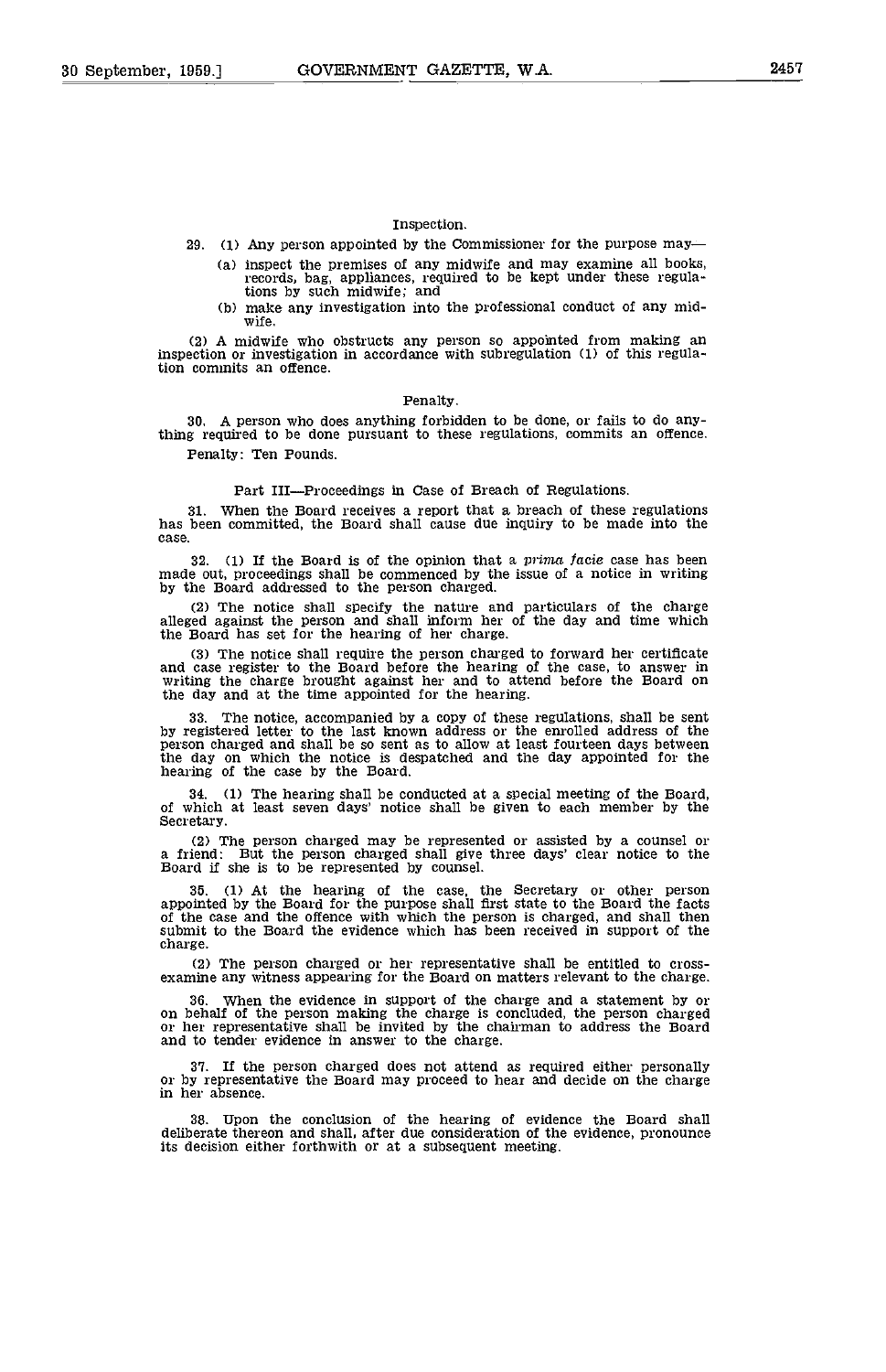39. If the Board finds the charge to be proved, either in whole or in part, and the offence cannot in its opinion be adequately dealt with by censure or caution the Board may impose a penalty which shall not exceed a fine

### Part IV-Appeals.

Any provision of this Part applies and has effect only to the extent that It is not inconsistent with any rule of the Supreme Court made with respect to appeals referred to in subsection (2) of section three hundred and thirty-four of the Health Act.

Appeals from decisions of the Nurses Registration Board shall be brought by notice In writing signed by the person aggrieved.

42. The notice must set out the substance of the decision complained<br>of and the date of such decision and also fully state the grounds on which<br>the appeal is brought; and an address for service within one mile of the<br>Gener

The appeal shall be entered and the notice of appeal filed by the appellant in the Central Office of the Supreme Court within one month from the date of the Board's decision.

Notice of the entry shall be given to the Board by the appellant within two days of the entry and a copy of the notice of the appeal shall be delivered therewith.

The appeal shall come on for hearing on such day as a Judge in Chambers appoints.

Evidence which is sought to be adduced by way of affidavit shall be filed at least two clear days before the hearing.

The appeal may be determined on the material before the Board when giving the decision (which may be ascertained in such manner as the Judge thinks proper) or on fresh evidence either oral or by affidavit or both and the Judge may rehear the testimony of any witness whether by way of examination or cross-examination, and any party concerned may be represented by counsel.

A minute of the Order of the Court on determining the appeal shall be entered in a register kept by the Board for that purpose.

### Appendix.

Western Australia Form No. I Reg. 21 (2)

Department of Public Health.

### Midwives Regulations.

FORM OF NOTIFICATION OF HAVING LAID OUT A DEAD BODY. To the Commissioner of Public Health/Medical Officer of Health of the \* Road District/Municipal District of I, , being a Registered Midwife (No  $19$   $\ldots$ ) hereby notify that on the  $\ldots$   $\ldots$   $\ldots$   $\ldots$   $\ldots$   $\ldots$   $\ldots$   $\ldots$   $\ldots$   $\ldots$   $\ldots$   $\ldots$   $\ldots$   $\ldots$   $\ldots$   $\ldots$   $\ldots$   $\ldots$   $\ldots$   $\ldots$   $\ldots$   $\ldots$   $\ldots$   $\ldots$   $\ldots$   $\ldots$   $\ldots$   $\ldots$   $\ldots$   $\ldots$ Name of deceased Age of deceased Cause of death (Signature): (Address): \* Strike out the words not applicable.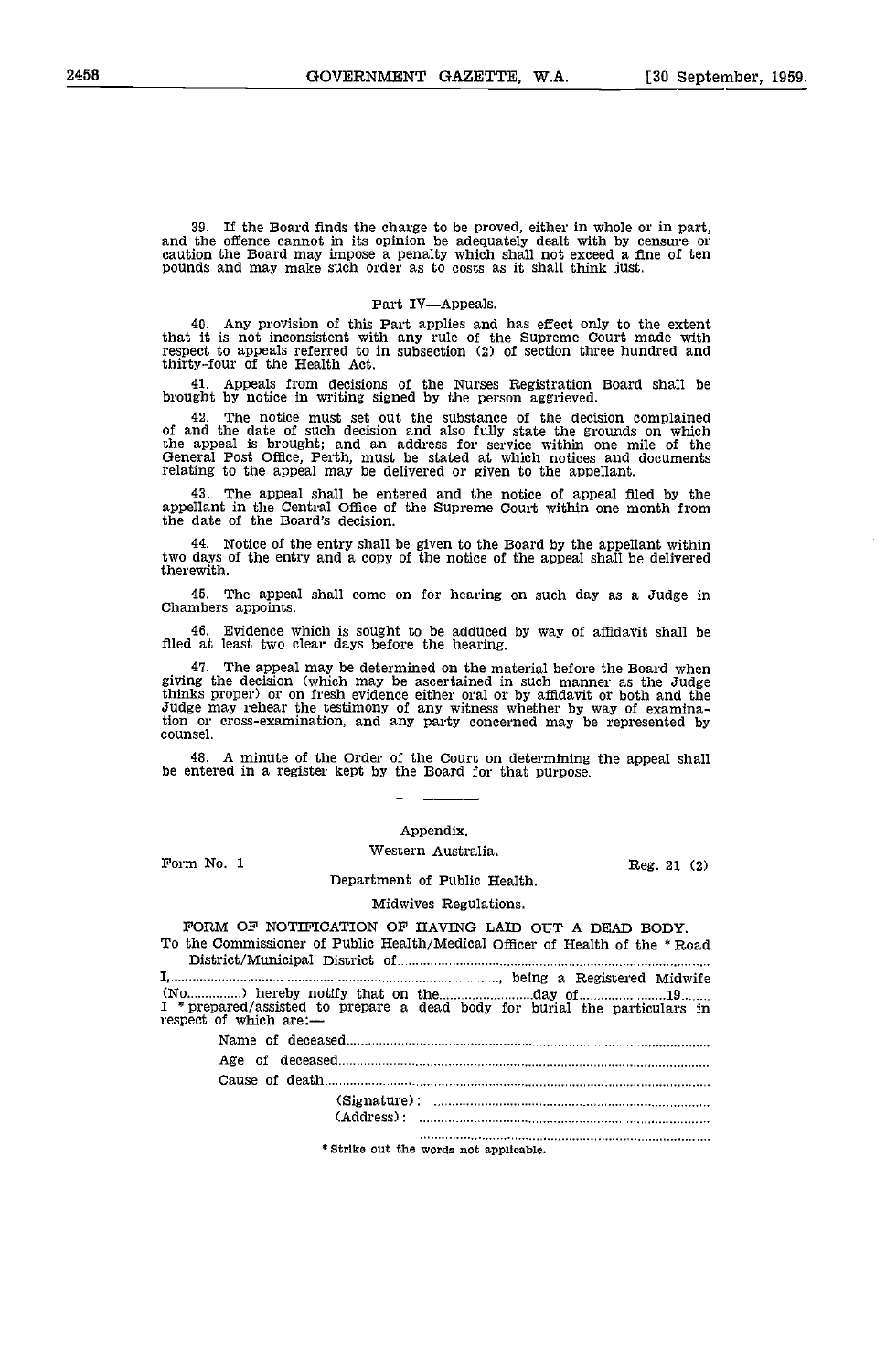| Western Australia.                                                                                            |              |
|---------------------------------------------------------------------------------------------------------------|--------------|
| Form No. 2                                                                                                    | Reg. $13(f)$ |
| Department of Public Health.                                                                                  |              |
| Midwives Regulations.                                                                                         |              |
| CASE REGISTER.                                                                                                |              |
| No                                                                                                            |              |
|                                                                                                               |              |
|                                                                                                               |              |
|                                                                                                               |              |
|                                                                                                               |              |
|                                                                                                               |              |
|                                                                                                               |              |
|                                                                                                               |              |
|                                                                                                               |              |
|                                                                                                               |              |
|                                                                                                               |              |
|                                                                                                               |              |
|                                                                                                               |              |
|                                                                                                               |              |
|                                                                                                               |              |
|                                                                                                               |              |
|                                                                                                               |              |
|                                                                                                               |              |
| names, doses, times of administration, and reasons for administration and the stages<br>of labour when given. |              |
| Western Australia.                                                                                            |              |
|                                                                                                               |              |
| Department of Public Health.<br>Form No. 3                                                                    |              |
| Midwives Regulations.                                                                                         | Reg. 25(3)   |
| NOTICE CALLING FOR MEDICAL AID.                                                                               |              |
|                                                                                                               |              |
|                                                                                                               |              |
|                                                                                                               |              |
| who is at present at material contains and all entries and present at material contains and address.          |              |
| The patient is in need of attention from a medical practitioner for the                                       |              |
|                                                                                                               |              |
| I consider the need to be * urgent/not urgent. Will you please attend.                                        |              |
|                                                                                                               |              |
|                                                                                                               |              |
|                                                                                                               |              |
|                                                                                                               |              |
| Note.—If notice is sent in confirmation, it should be endorsed "Confirmation."                                |              |
| * Strike out whichever is not applicable.                                                                     |              |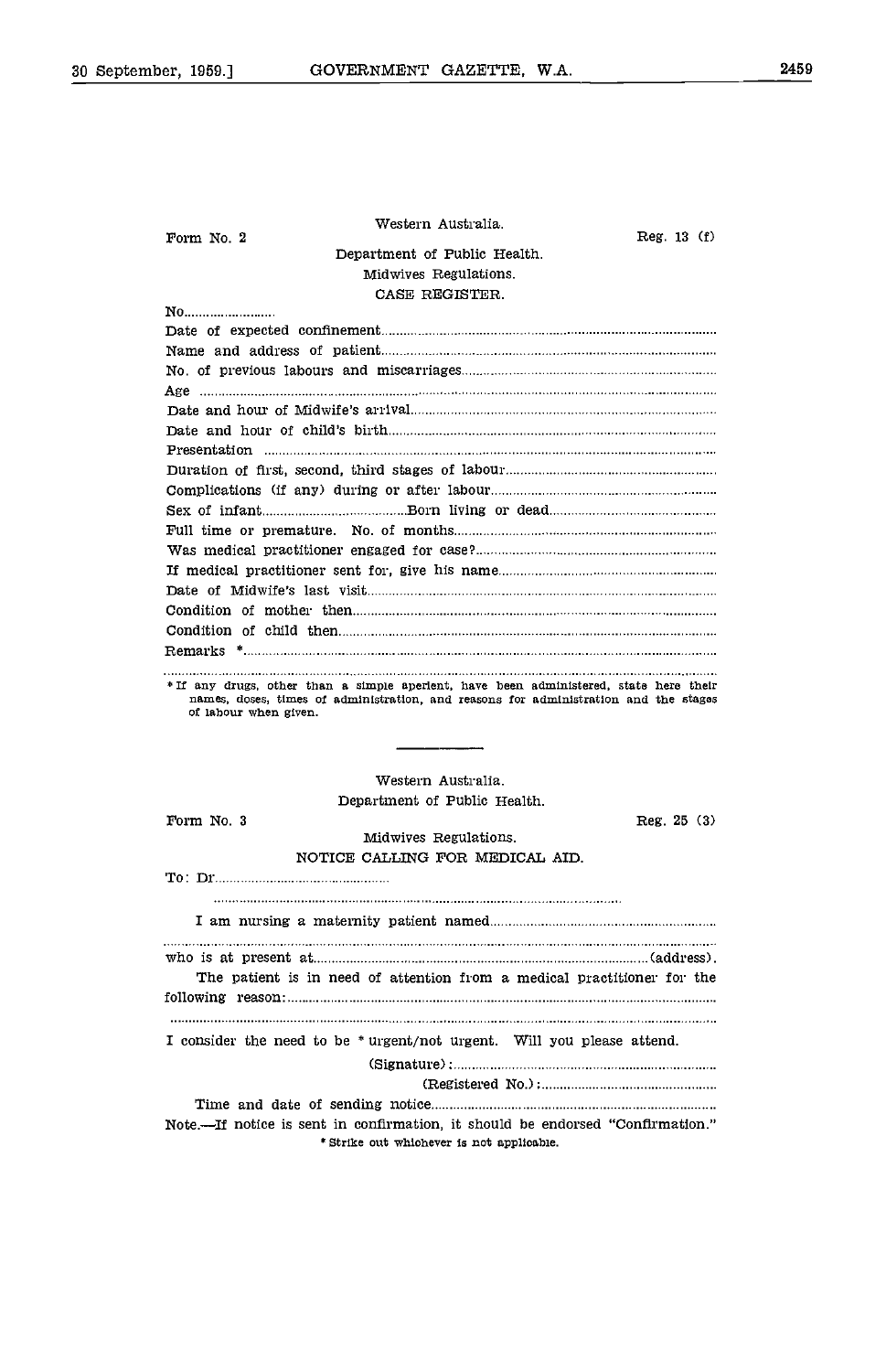| Western Australia.                                                           |
|------------------------------------------------------------------------------|
| Form No. 4.<br>Reg. 27                                                       |
| Department of Public Health.                                                 |
| Midwives Regulations.                                                        |
| FORM OF NOTIFICATION OF DEATH.                                               |
| To the Commissioner of Public Health/Medical Officer of Health of the * Road |
| I, being a Registered Midwife (No) hereby notify that the follow-            |
| ing death occurred in my practice on the day of 19                           |
|                                                                              |
|                                                                              |
|                                                                              |
|                                                                              |
|                                                                              |
|                                                                              |
|                                                                              |
|                                                                              |
| (Registered No.):                                                            |

Strike out the words not applicable.

### Western Australia.

| Form No. 5.                                                                 | Reg. 27 |
|-----------------------------------------------------------------------------|---------|
| Department of Public Health.                                                |         |
| Midwives Regulations.                                                       |         |
| FORM OF NOTIFICATION OF STILLBIRTH.                                         |         |
| To the Commissioner of Public Health/Medical Officer of Health of the *Road |         |
| I, being a Registered Midwife (No) hereby notify that on the                |         |
|                                                                             |         |
| was delivered of a stillborn child.                                         |         |
|                                                                             |         |
|                                                                             |         |
|                                                                             |         |
|                                                                             |         |
|                                                                             |         |
|                                                                             |         |
|                                                                             |         |
|                                                                             |         |
| * Strike out the words not applicable.                                      |         |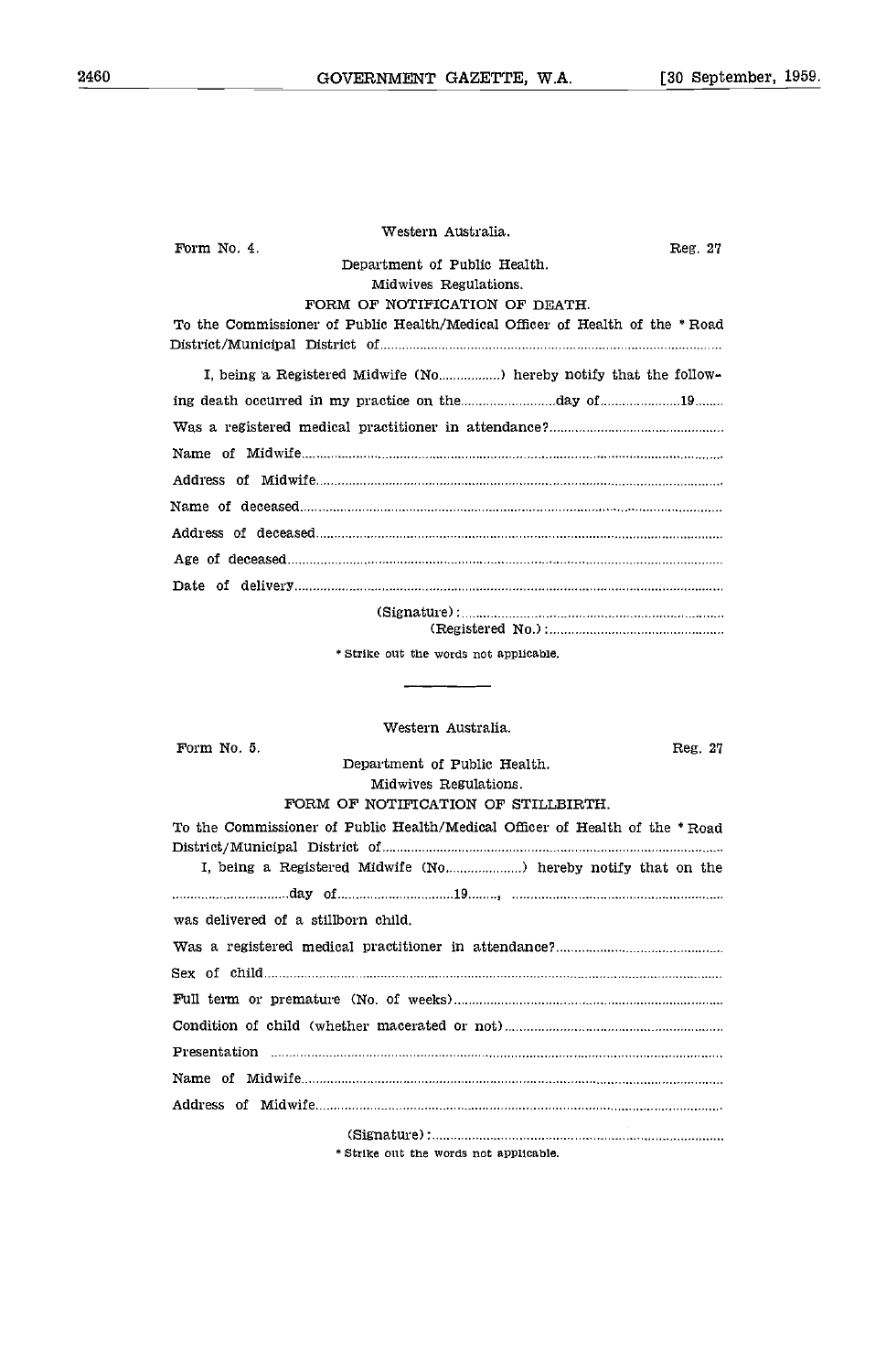| Form No. 6. | Western Australia.                                                                                                          | Reg. 28           |
|-------------|-----------------------------------------------------------------------------------------------------------------------------|-------------------|
|             | Department of Public Health.                                                                                                |                   |
|             | Midwives Regulations.                                                                                                       |                   |
|             | FORM OF NOTIFICATION OF CASE ATTENDED.                                                                                      |                   |
|             | To the Commissioner of Public Health/Medical Officer of Health of the * Road                                                |                   |
|             | I hereby report having attended the case of *livebirth/stillbirth/abortion.<br>particulars of which are set out hereunder:- |                   |
|             |                                                                                                                             |                   |
|             |                                                                                                                             |                   |
|             |                                                                                                                             |                   |
|             |                                                                                                                             |                   |
|             |                                                                                                                             |                   |
|             |                                                                                                                             |                   |
|             |                                                                                                                             |                   |
|             |                                                                                                                             |                   |
|             |                                                                                                                             |                   |
|             |                                                                                                                             | (Resistered No.): |
|             | (Address):                                                                                                                  |                   |
|             | * Strike out the words not applicable.                                                                                      |                   |

### HEALTH ACT, 1911-1957.

Quairading Road Board.

PH.D. 402/57, Ex. Co. No. 1660.

WHEREAS under the provisions of the Health Act, 1911-1957, a local authority<br>may make or adopt by-laws, and may alter, amend or repeal any by-laws so<br>made or adopted: Now, therefore, the Quairading Road Board, being a loca the 9th day of August, 1956, doth hereby resolve and determine that the said adopted by-laws shall be amended as follows:

Part I.-General Sanitary Provisions.

After By-law 1B insert a new By-law 1C as follows:-

1C.Provision of Apparatus for the Bacteriolytic Treatment of Sewage.

- (a) This by-law shall apply in those portions of the district comprising the townsites of Quairading and Dangin as constituted under the Land Act, 1933.
- (b) The owner of every house existing on the portions of the district prescribed in paragraph (a) of this by-law shall provide on the premises an apparatus for the bacteriolytic treatment of sewage before the 30th day of
- The owner of every house constructed after the coming into operation of this by-law which is within a portion of the district pre-<br>scribed in paragraph (a) shall provide on the premises an ap-<br>paratus for the bacteriolytic treatment of sewage before the house is occupied or used.

Passed at a meeting of the Quairading Road Board this 9th day of April, 1959.

R. MINCHIN,<br>Chairman.

T. MASKREY, Secretary.

Approved by His Excellency the Governor in Executive Council this 16th

(Sgd.) R. H. DOIG,<br>Clerk of the Council.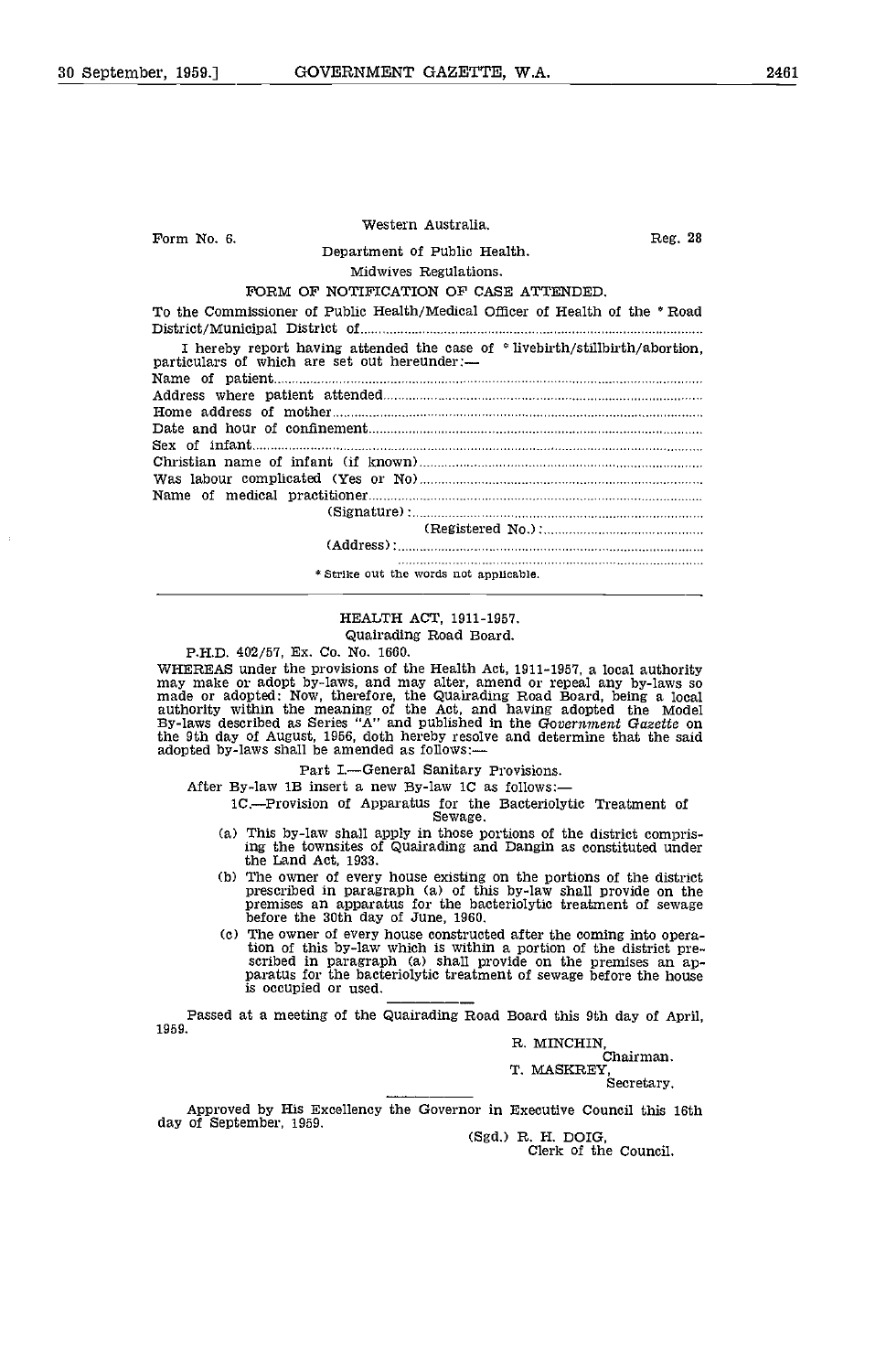### HEALTH ACT, 1911-1956.

### Bassendean Road Board.

### Control of Dogs.

P.H.D. 418/45.<br>WHEREAS under the provisions of the Health Act, 1911-1956, a local authority may make by-laws and may amend, repeal or alter any by-laws so made: Now, therefore, the Bassendean Road Board, being a local health authority, doth hereby make the following by-laws:-

> 1. The occupier of every premises upon which an animal or animals are kept shall prevent any nuisance arising in or about the said premises.

> 2. The occupier of every premises upon which dogs are kept for breeding purposes or upon which more than two dogs are kept for more than two months shall

- provide yards or runs for the dogs so situated as to be not less than four feet from the boundary of the land, not less than 40 feet from any house and not less than 80 feet from the street to which the land has a frontage. If the land has also a street adjoining at the side the yards or runs shall not be less than 25 feet from that street;
- provide a kennel or kennels which shall be of a height and width sufficient to permit the dogs to move Inside without re- striction;
- keep the yards, runs and kennels clean and in a tidy condition and free from vermin;
- paint any second-hand material used in the construction of the kennels, yards or runs.<br>No meat or food for the animals shall be cooked on any pre-

mises in such manner as to permit offensive odours to escape therefrom.

4. Any person who commits a breach of any of these by-laws shall upon conviction be liable to a penalty not exceeding twenty pounds (f20) and in the case of a continuing breach, not exceeding forty shillings (40s.) for each day that the breach is continued.

Passed by the Bassendean Road Board at the ordinary meeting of the Board held on the 22nd day of July, 1959.

R. A. McDONALD, Chairman. BERT GALE, Secretary.

Approved by His Excellency the Governor in Executive Council this 16th day of September, 1959. day of September, 1959. (Sgd.) R. H. DOIG, Clerk of the Council,

### TRAFFIC ACT, 1919-1958.

Office of the Commissioner of Police, Perth, 16th September, 1959.

Police T.O. 59/660.

HIS Excellency the Governor in Executive Council, acting pursuant to the powers conferred by the Traffic Act, 1919-1958, has been pleased to make the regulations set out in the Schedule hereunder.

J. M. O'BRIEN, Commissioner of Police.

### Schedule.

Regulations.<br>In these regulations the Traffic Regulations, 1954, published Principal 1. In these regulations the Traffic Regulations, 1954, published Regulations, in the Government Gazette on the 15th December, 1954, as amended the wave contained in the Gazette on the 9th February, 1955, 1st April, 1955, 11th May, 1955, 17th June,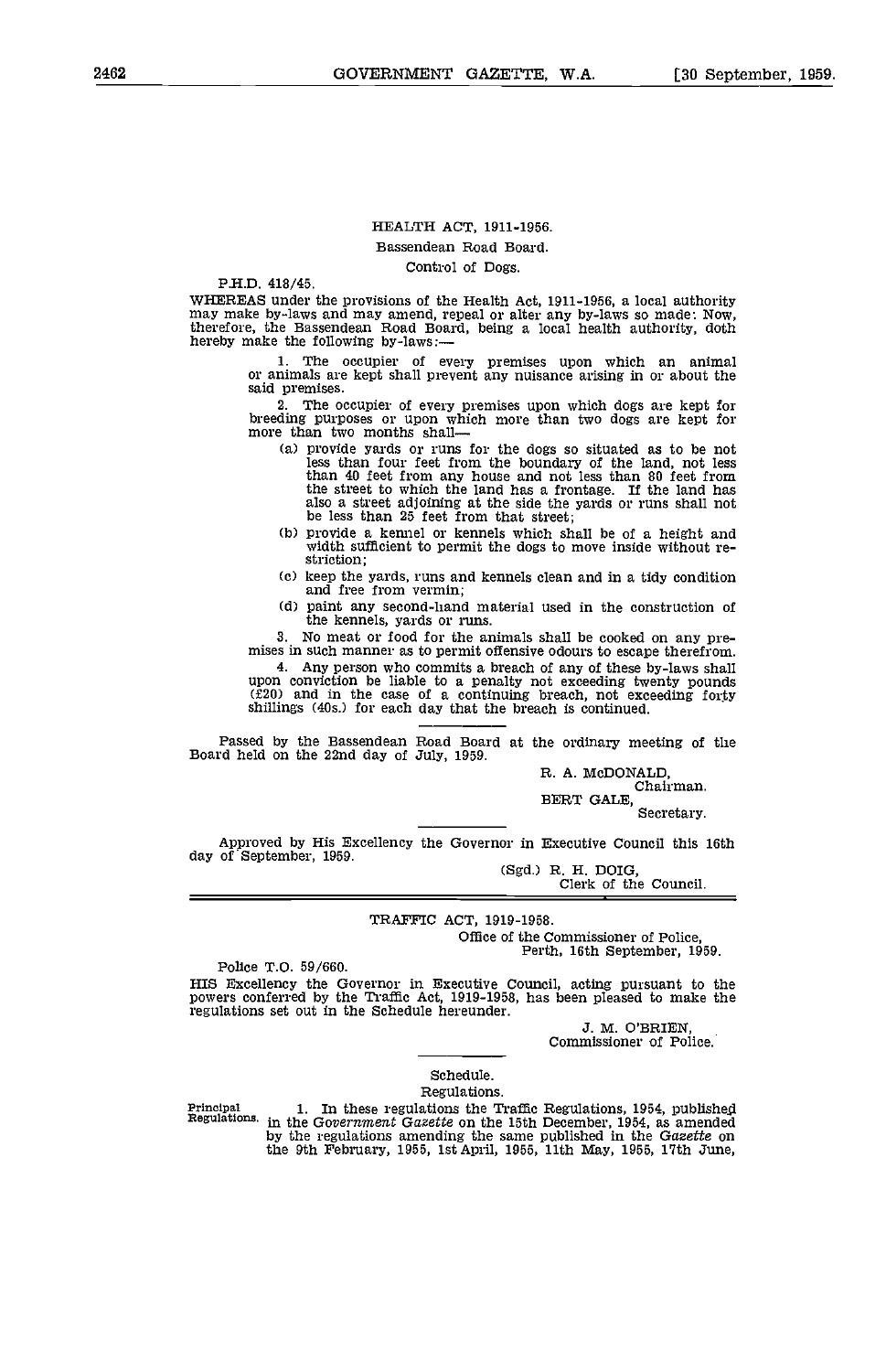1955, 9th August, 1955, 30th September, 1955, 30th December, 1955, 24th April, 1956, 23rd October, 1956, 16th November, 1956, 23rd November, 1956, 21st December, 1956, 22nd February, 1957, 8th March, 1957, 1st April, 1957, 26th April, 1957, 17th May, 1957, 1st July, 1957, 30th Augus 1958, 19th February, 1958, 17th April, 1958, 29th April, 1958, 13th May, 1958, 5th June, 1958, 25th June 1958, 15th July, 1958, 18th July, 1958, 1st August, 1958, 12th September 1958, 10th October, 1958, 24th November, 1958, 3rd March, 1959, 9th April, 1959, 15th May, 1959, 26th May, 1959, 12th June, 1959, 23rd June, 1959, and the 30th June, 1959, are referred to as the principal regulations.

2. Paragraph (a) of subregulation (1) of regulation 29A of the principal regulations is amended-

- by adding after the word, "cover" being the last word of the item, "Cap-Peaked cap with blue-grey cover." the passage, "or Crash Helmet-Black"; and
- by adding after the word, "worn" being the last word of the item, "Badge-Regulation Badge on cap, to be Helmet is worn the badge may be worn on the front of the shirt".

### TRAFFIC ACT, 1919-1958.

Office of the Commissioner of Police,<br>Police T.O. 59/1166. Perth, 22nd September, 1959.

HIS Excellency the Governor in Executive Council, acting pursuant to the powers conferred by the Traffic Act, 1919-1958, has been pleased to make the regulations set out in the Schedule hereunder.<br>J. M. O'BRIEN,<br>Commissioner of Police.

### Schedule. Regulations.

Principal Rege.

In these regulations the Traffic Regulations, 1954, published in the Government Gazette on the 15th December, 1954, as amended by the regulations amending the same published in the Gazette on the 9th February, 1955, 1st April, 1955, 11th May, 1955, 17th June, 1955, 9th August, 1955, 30th September, 1955, 30th December, 1955, 24th April, 1956, 23rd October, 1956, 16th November, 1956, 23rd November, 1956, 21st December, 1956, 22nd February, 1957, 25th March, 1957, 1st April July, 1958, 1st August, 1958, 12th September, 1958, 10th October, 1958, 24th November, 1958, 32th September, 1958, 10th October, 1958, 24th November, 1958, 3rd March, 1959, 9th April, 1959, 15th May, 1959, 26th May, 1959,

Reg. 365B added.

2. The principal regulations are amended by adding after regulation 365A a regulation as follows:  $-$  365B. A person shall not park a vehicle at any time on

- (a) Shepperton Road;<br>(b) Sutherland Street; or
- 
- Cc) Loftus Street, between Sutherland Street and Vincent Street except

between the hours of 9.30 a.m. and 11 a.m. on Saturdays or the hours of 9.30 am. and 4 p.m. on any other day of the week.

 $(2) - 29135$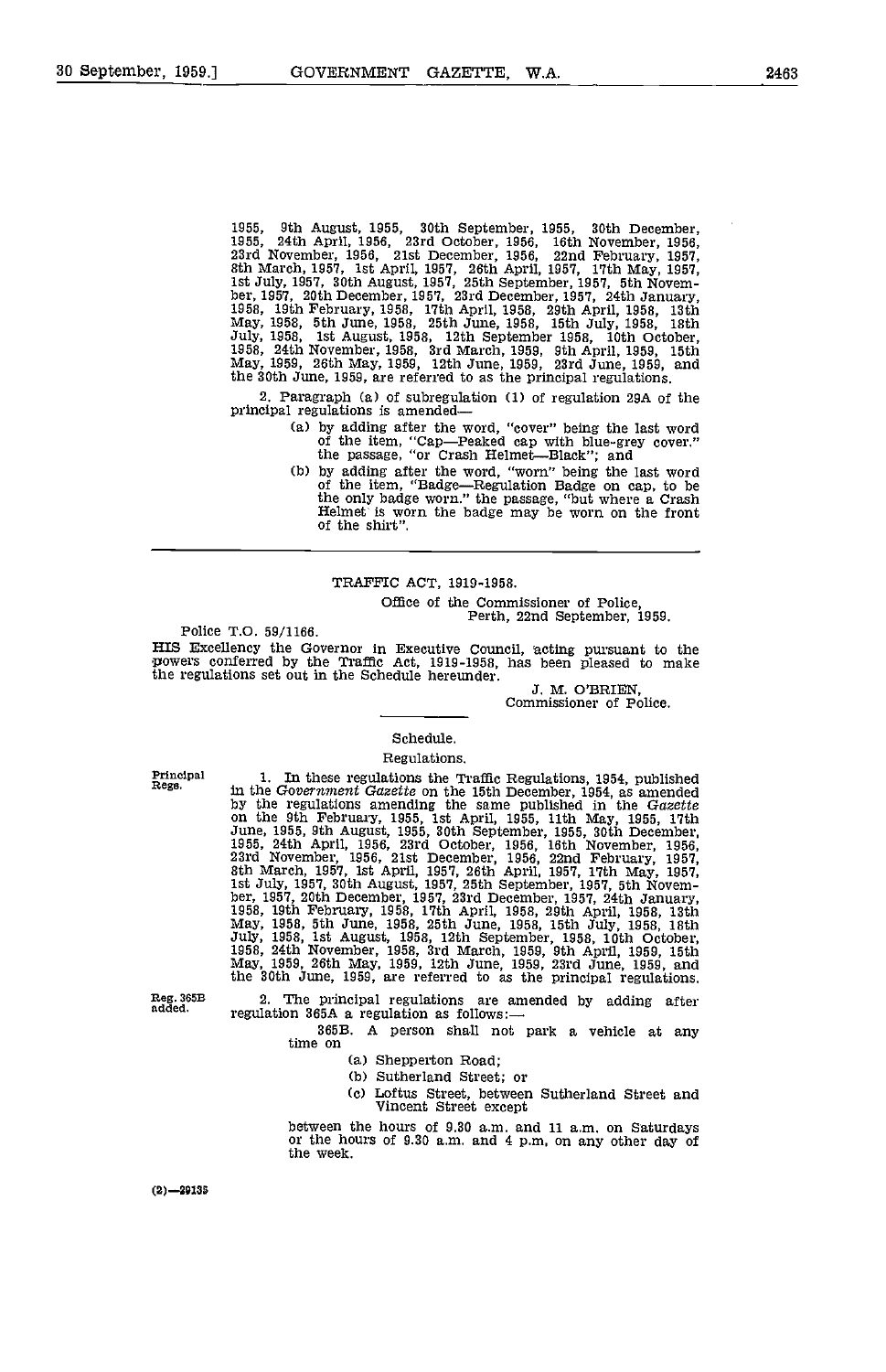Reg. 3920 added. Parking restrictions in Great Eastern

Highway.

3. The principal regulations are amended by adding after regulation 392C a regulation as follows:- 392D. A person shall not park a vehicle at any time on that portion of Great Eastern Highway between the Causeway and Stonehani Street except between

the hours of 9.30 a.m. and  $11$  a.m. on Saturdays and the hours of 9.30 a.m. and  $4$  p.m. on any other day of the week.

### TRAFFIC ACT, 1919-1958. Office of the Commissioner of Police, Perth, 22nd September, 1959.

HIS Excellency the Governor in Executive Council, acting pursuant to the powers conferred by the Traffic Act, 1919-1958, has been pleased to make the regulations set out in the Schedule hereunder.<br>J. M. O'BRIEN,

Commissioner of Police.

### Schedule. Regulations.

Principal Regulations.

1. In these regulations the Traffic Regulations, 1954, published<br>in the Government Gazette on the 15th December, 1954, as amended<br>by the regulations amending the same published in the Gazette<br>on the 9th February, 1955, 1st June, 1955, 9th August, 1955, 30th September, 1955, 30th December, 1955, 24th April, 1956, 23rd October, 1956, 16th November, 1956, 23rd November, 1956, 21st December, 1956, 22nd February, 1957, 36th March, 1957, 1st April July, 1958, 1st August, 1958, 12th September, 1958, 10th October, 1958, 24th November, 1958, 3rd March 1959, 9th April, 1959, 15th May, 1959, 26th May, 1959, 12th June, 1959, 23rd June, 1959, and the 30th June, 1959, are referred to as the principal regulations.<br>2. Table A of the Eleventh Schedule to the principal regula-<br>tions is amended—

11th Schedule amended.

(a) By substituting for the whole of Item 1-Aberdeen Street, the following item:-

In column 2.

1. Aberdeen Street-<br>
1. Aberdeen Street<br>
1. (a) South side, between<br>
Charles Street and<br>
Sutherland Street

In column i.

- Both sides, between Charles Street and Lake Street
- Cc) Both sides, between Lake Street and Beau- fort Street

- Parking of vehicles pro- hibited at all times.
- Between 8 a.m. and 6 p.m.<br>
on any day except Satur-<br>
days and Sundays and<br>
between 8 a.m. and<br>
1 p.m. on Saturdays,<br>
parking of vehicles re-<br>
stricted to 2 hours.

Between 8 a.m. and 6 p.m. on<br>any day except Saturdays<br>and Sundays and be-<br>tween 8 a.m. and 1 p.m. any bandays and pe-<br>tween Saturdays, parking of<br>on Saturdays, parking of<br>vehicles restricted to<br>1 hour.

(b) By adding immediately after Item 2c—Bridge Street,<br>an Item 2ca as follows:—

an Item 2ca as follows:—<br>In Column 1.<br>2ca. Charles Street—<br>Both sides, between Roe<br>Street and lewcastle<br>Street

In Column 2.

Between 8 a.m. and 6 p.m. on any day except Satur-<br>days and Sundays and<br>between 8 a.m. and<br>1 p.m. on Saturdays,<br>parking of vehicles re-<br>stricted to 2 hours.

P.T.O. 59/1166.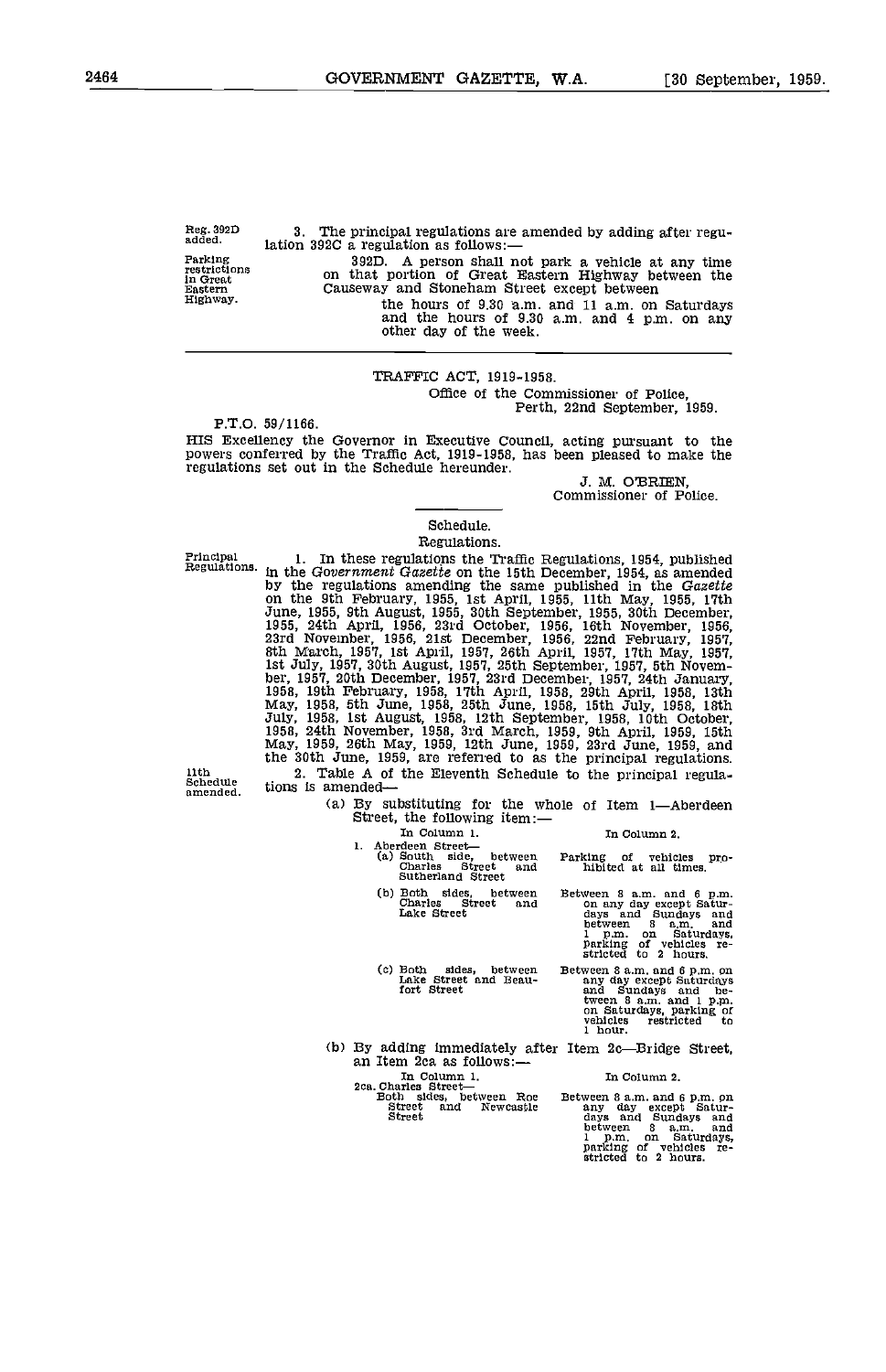(c) By adding immediately after Item 4Esplanade, an Item 4a as follows:-In Column 1. 4a. Fitzgerald Street Both sides between Roe Street a n d Newcastle (e) By adding immediately after Item 9a—James Street, an Item 9b, as follows:— In Column 1. Pb. John Street Both sides between Charles Street nnd Shenton Street 11. Lord Street-<br>(a) Both sides between Betwee Victoria Square and Wellington Street Both sides between Railway Crossing and Newcastle Street In Column 2. Between 8 a.m. and 6 p.m.<br>on any day except Sat-<br>urdays and Sundays and<br>between 8 a.m. and 1 p.m. on Saturdays,<br>parking of vehicles re-<br>stricted to 2 hours. (d) By substituting for the whole of Item  $5a$ —Francis Street, the following item:— In Column 2. Between B am, and 6 p.m. on any day except Satur- days and Sundays and between 8 a.m. and 1 p.m.<br>on Saturdays, parking of<br>vehicles restricted to<br>1 hour. Between 8 a.m. and 6 p.m.<br>
on any day except Sat-<br>
urdays and Sundays and<br>
between 8 a.m. and<br>
1 p.m. on Saturdays,<br>
parking of vehicles re-<br>
stricted to 2 hours. Ia Column 2. Between B am, and 6 p.m. on any day except Satur- days and Sundays and between <sup>B</sup> a.m. and <sup>1</sup> p.m. on Saturdays, parking of vehicles re- stricted to 2 hours.  $(f)$  By adding immediately after Item 10-King Street, an Item 10a, as follows:-In Column 1, The Column 2, In Column 1. Maxween B a.m. and Between B a.m. and Both sides between Roe on any day except Satel and Newcastle urdays and Sunday except Satisfaction Street and Newcastle personal personal street and  $\frac{1}{2}$ between 8 a.m. and <sup>1</sup> p.m. on Saturdays, parking of vehicles re- stricted to 1 hour. (g) By substituting for the whole of Item 11—Lord Street, the following item:— In Column 1. In Column 2. Between 8 a.m. and 6 p.m.<br>
on any day except Sat-<br>
urdays and Sundays and<br>
hetween 8 a.m. and<br>
1 p.m. on Saturdays,<br>
parking of vehicles re-<br>
stricted to 30 minutes. Between 8 a.m. and 6 p.m.<br>
on any day except Sat-<br>
urdays and Sundays and<br>
between 8 a.m. and between <sup>B</sup> am, and <sup>1</sup> p.m. on Saturdays, parking of vehicles re- stricted to 2 hours. (h) By adding immediately after Sub-Item (f) of Item 13-Milligan Street, a Sub-Item (g), as follows:-In Column 1. In Column 2.<br>
(g) Both Sides—<br>
Between B a.m. an James Street and Between B a.m. an James Street and Between any day exce (g) Both Sides—<br>Between Roe Street and Between 8 a.m. and 6 p.m.<br>James Street on any day except Satur-<br>days and Sundays and<br>between 8 a.m. and<br>princ of Saturdays,<br>parking of vehicles re-<br>stricted to 2 hours. In Column 1. Sn. Francis Street Both sides between Beaufort Street and Lake Street Both sides between Lake Street and Parker Street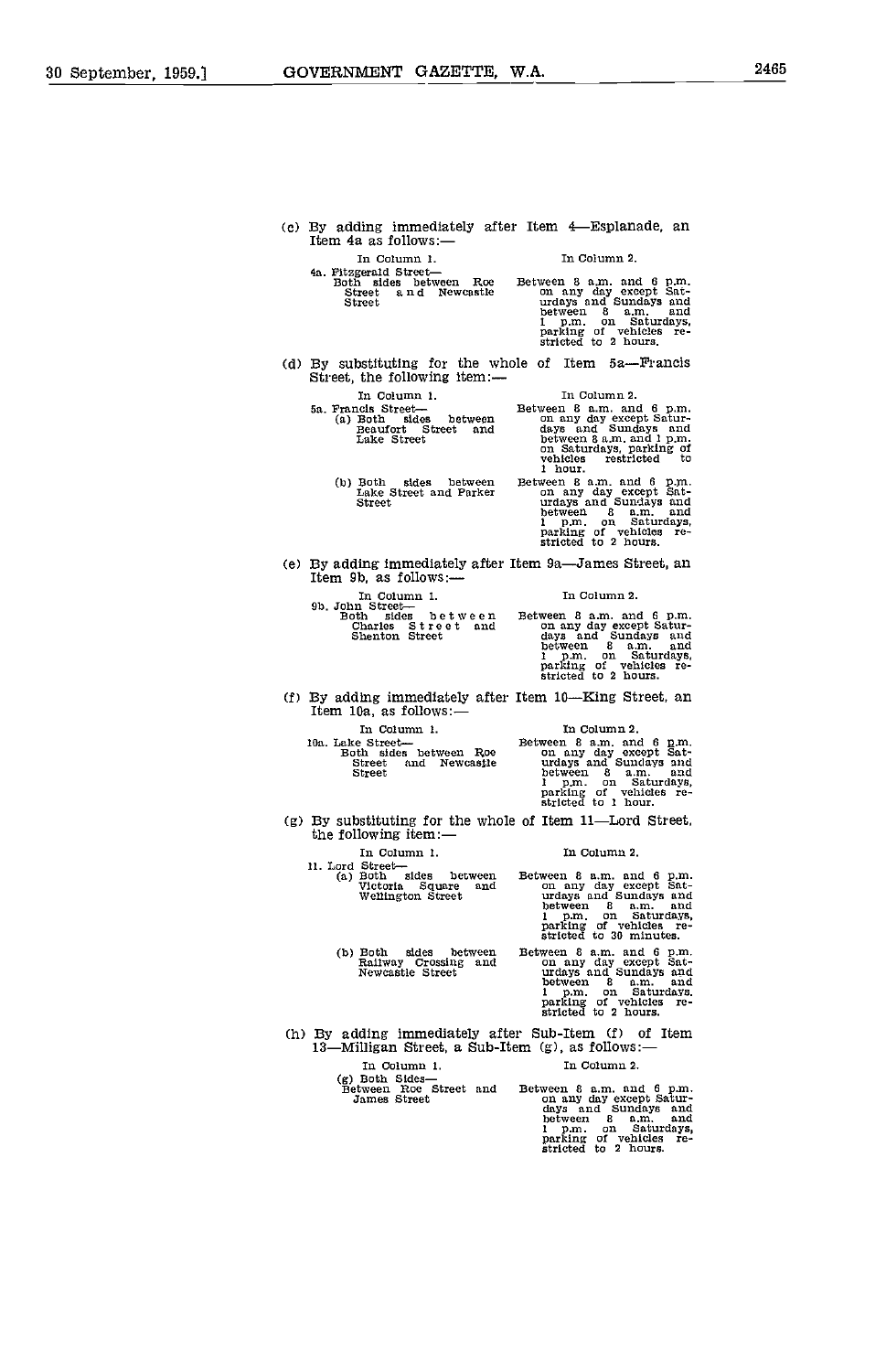(i) By adding immediately after Item  $13$ —Milligan Street, an Item 13a, as follows:— In Column 1. 13a. Moore Street<br>Both sides between Rail-<br>way Crossing and Pier<br>Street lSb. Nash Street Both sides between Moore Street and Short Street 15c. Newcastle Street<br>Both sides between<br>Charles Street and Lord<br>Street lSd. Palmerston Street Both sides between Aber- deen Street and New- castle Street 15e. Parker Street Both sides between James Street and Aberdeen Street In Column 2. Between 8 a.m. and 6 p.m.<br>on any day except Sat-<br>urdays and Sundays and between 8 a.m. and<br>1 p.m. on Saturdays,<br>parking of vehicles re-<br>stricted to 2 hours. (j) By redesignating Item  $13a$ —Mount Street in Column 1 as  $13b$ —Mount Street:— (k) By adding immediately after Item 15 Murray Street-Items 15a, 15b, 15c, 15d and 15e, as follows: In Column 1. 1. In Column 2. 15a. Museum Street-<br>Both sides between James<br>Street and Aberdeen<br>Street Both sides between James Between 8 a.m. and 6 p.m.<br>Street and Aberdeen on any day except Sat-<br>Street urdays and Sundays and between 8 a.m. and<br>1 p.m. on Saturdays,<br>parking of vehicles re-<br>stricted to 1 hour. Between 8 a.m. and 6 p.m.<br>on any day except Sat-<br>urdays and Sundays and<br>between 8 a.m. and<br>1 p.m. on Saturdays,<br>parking of vehicles re-<br>stricted to 2 hours. Between 8 a.m. and 6 p.m.<br>
on any day except Sat-<br>
urdays and Sundays and<br>
between 8 a.m. and<br>
1 p.m. on Saturdays,<br>
parking of vehicles re-<br>
stricted to 2 hours. Between 8 a.m. and 6 p.m.<br>
on any day except Sat-<br>
urdays and Sundays and<br>
between 8 a.m. and<br>
1 p.m. on Saturdays,<br>
parking of vehicles re-<br>
stricted to 2 hours. Between 8 a.m. and 6 p.m.<br>
on any day except Sat-<br>
urdays and Sundays and<br>
between 8 a.m. and<br>
1 p.m. on Saturdays,<br>
parking of vehicles re-<br>
stricted to 2 hours. (1) By adding immediately after sub-Item (e) of Item 16 Pier Street--a sub-heading and sub-Item (f), as follows:--In Column 1. In Column 2. (f) Both Sides—<br>Between Railway Crossing<br>and Newcastle Street between 8 a.m. and<br>1 p.m. on Saturdays,<br>parking of vehiqles re-<br>stricted to 2 hours.  $(m)$  By adding immediately after Item 21 Roe Street-an Item 21a, as follows: In Column 1. In Column 2. 21a. Shenton Street—<br>Both sides between James<br>Street and Aberdeen<br>Street between S a.m. and<br>1 p.m. on Saturdays, parking of vehicles re-<br>stricted to 2 hours.

(n) By redesignating Item 21a Shepperton Road—in Column 1 as 21b Shepperton Road;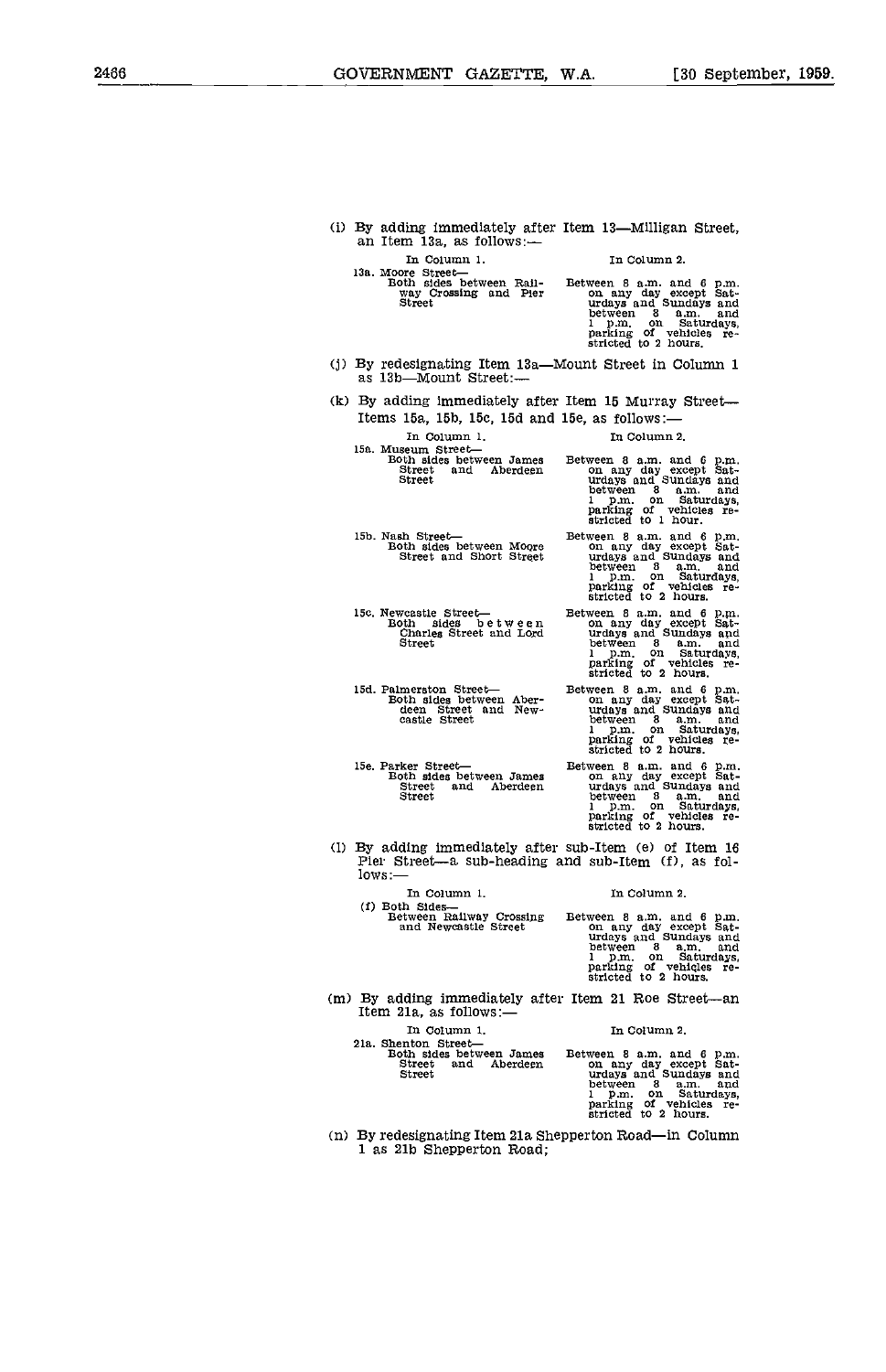(o) By adding immediately after Item 22 Sherwood Court—<br>an Item 22a, as follows:—<br>In Column 1.<br>In Column 2. In Column 1. In Column 2. 22a. Short Street Between B a.m. and Both sides between Pier on any day except Street and Lord Street urdays and Sundays and Sundays and Sundays and Sundays and Sundays and Sundays and Sundays and Sundays and Sundays and S between <sup>B</sup> am, and <sup>1</sup> p.m. on Saturdays, parking of vehicles re- stricted to 2 hours. (p) By redesignating Item 22a St. George's Place-in Column 1 as 22b St. George's Place; By adding immediately after sub-Item (b) of Item<br>23a Stirling Street—a sub-Item (c), as follows:— In Column 1. In Column 2. (c) Both sides between James Between 8 a.m. and 6 p.m. Street and Newcastle on any day except on any day except<br>Street and Newcastle on any day except<br>Street urdays and Sun between <sup>B</sup> a.m. and <sup>1</sup> p.m. on Saturdays, parking of vehicles re- stricted to 2 hours; and By substituting for sub-Item (e) of Item 27 William Street, the following sub-Item:- In Column 1. In Column 2.<br>
(e) Between Roe Street and Parking of vehicles pro-<br>
James Street— hibited between 7.30 a.m.<br>
(1) East side except Sundays.<br>
Parking of vehicles restricted<br>
to 1 hour between 9 a.m.<br>
and 6 p.m. o (ii) West side Parking of vehicles pro-<br>
hibited between 4.30 p.m.<br>
and 6 p.m. on any day<br>
except Saturdays and<br>
Sundays and between<br>
11 a.m. and 1 p.m. Pu Farking of vehicles restricted<br>to 1 hour between 8 a.m.<br>and 4.30 p.m. on any day<br>except Saturdays and<br>Sundays and 11 a.m. on<br>Saturdays.

### TRAFFIC ACT, 1919-1958. Municipality of Carnarvon. Traffic By-laws.

By-law Amending Traffic By-law No. 1 (Parking).

Police T.O. 58/734.

A By-law of the Municipality of Carnarvon pursuant to an Order in Council<br>made under the Authority of Section 49 of the Traffic Act, 1919-1958.<br>IN pursuance of powers conferred by the said Order in Council the Municipality lished in the Government Gazette on the 3rd day of August, 1956, as follows:-

- By deleting the words North and South in line two of sub-para- graph 1 (a) and substituting the words North West and South East. 1.
- $2.$ By adding after sub-paragraph 1 (c) a new sub-paragraph (d) as  $follows:$ 
	- (d) Robinson Street immediately adjacent to the North West and South East footpath alignments and within the pre- scribed limits.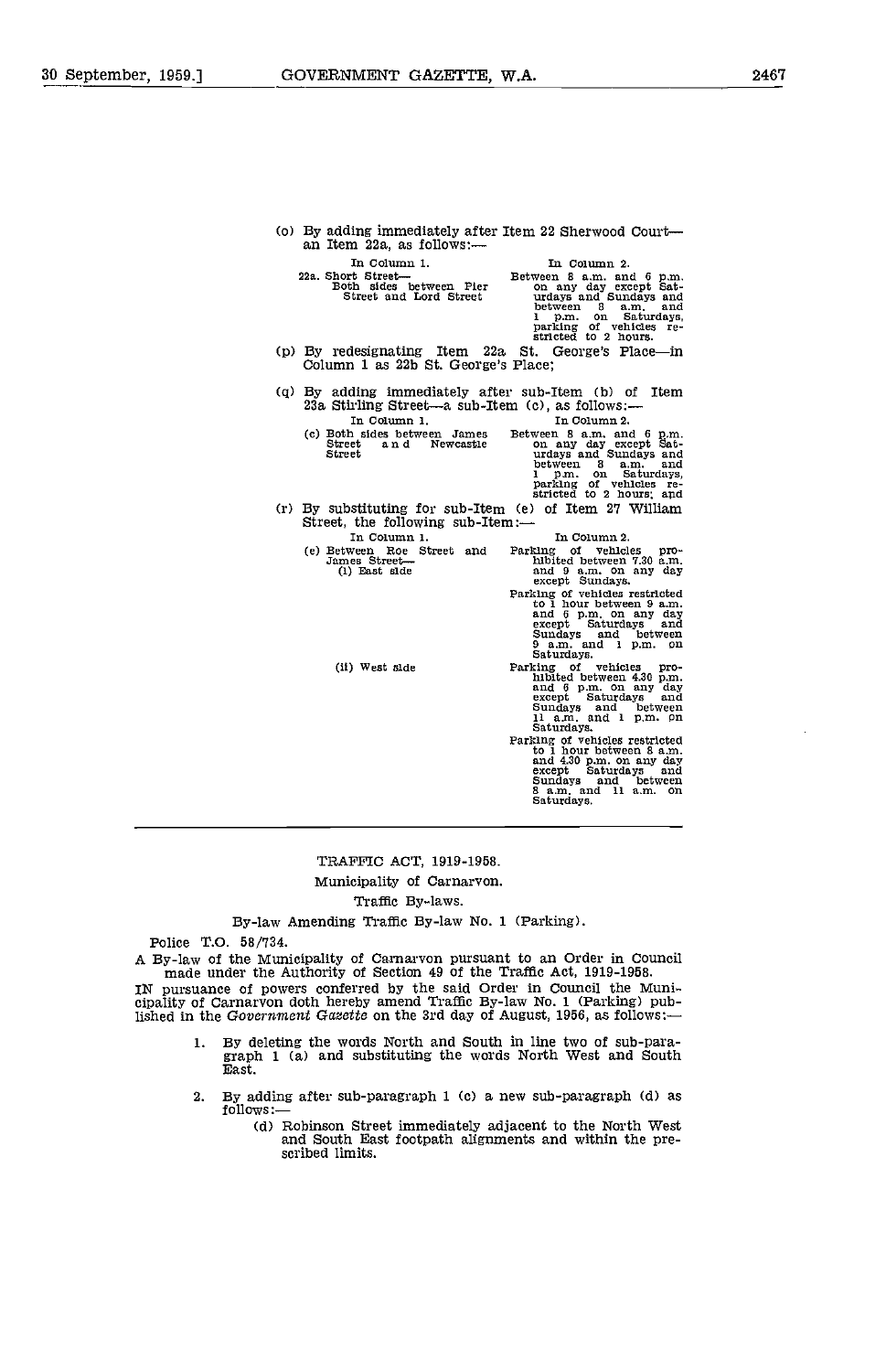By adding after the word "islands' in the last line of paragraph 2, the following passage:  $\mathbf{R}$ .

Provided that no person shall park any vehicle in or across any through way provided between the flora islands so as to obstruct the free passage of vehicle or pedestrian traffic.

- 4. By inserting between paragraph 2 and 3, a new paragraph 2 (a) as follows:—
	- 2 (a) No person shall park any vehicle other than a motor cycle, motor car or a motor wagon of the type known as a utility wagon in Robinson Street on the South East side commencing at a point 30 feet North East of the junction of Olivia Terrace and extending to a point 176 feet past the junction of Egan Street in a North Easterly direction and on the North Westerly side of Robinson Street from a point commencing 30 feet from the junction of Alexander Street in a South Westerly direction and extending to a point 30 feet North East of the intersection of Stuart Street; and every such venture stands in the footpath kerbing and at an angle of 45 degrees thereto. Provided that any Commercial motor wagon other than a utility wagon may park parallel to the footpath only whilst immediately engaged in loading or unloading merchandise to or from business premises.

Passed by the Council of the Municipality of Carnarvon on the 9th day of June, 1959.

3. McKENNA,

H. J. NICOL, Town Clerk.

Recommended-

(Sgd.) C. C. PERKINS, Minister for Traffic.

Approved by His Excellency the Governor in Executive Council this 3rd day of September, 1959.

(Sgd.) R. H. DOIG, Clerk of the Council.

TRAFFIC ACT, 1919-1958. Swan Road Board. Speed Limit By-law.

Police T.O. 58/465.

THE Swan Road Board, pursuant to an Order in Council under section 49 of the Traffic Act, 1919-1958, and in exercise of the powers thereby conferred, doth hereby make the following by-law to have effect in the Swan Road Dis-<br>trict:---

A person shall not drive any vehicle at a speed exceeding 35 miles<br>per hour along that portion of the Great Northern Highway (road No.<br>14) through that township known as East Bullsbrook between one<br>position at which is loc located 125 chains in a south-easterly direction along such surveyed road at which is located the south-east corner of lot 2 on Diagram 5887 of Swan Location 1336.

Provided that a person shall not drive any motor wagon or tractor, having or not having a trailer or semi-trailer attached of a gross weight inclusive of its load, if any, and the weight of the tractor or semi-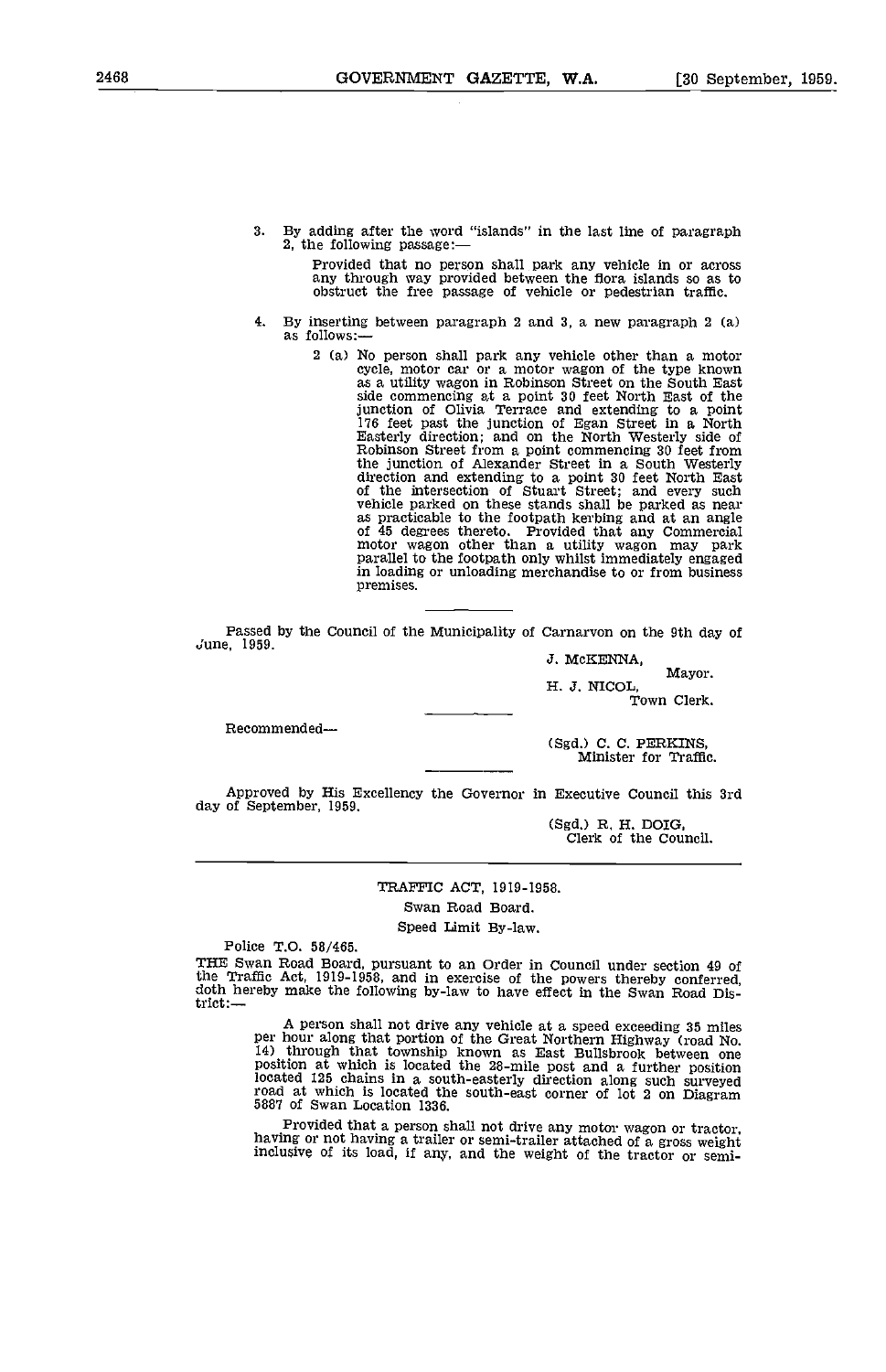trailer whether laden or unladen, specified in column 1 of the tabulation hereunder, at a speed exceeding the speed limit prescribed therefor as appears opposite thereto in column 2 of the tabulation.

| Column 1.                                  | Column 2.          |
|--------------------------------------------|--------------------|
| Exceeding 3 tons but not exceeding 7 tons  | 30 miles per hour. |
| Exceeding 7 tons but not exceeding 13 tons | 25 miles per hour. |
| Exceeding 13 tons                          | 20 miles per hour. |

A person committing a breach of this by-law shall, on conviction be liable to a penalty not exceeding £20 (twenty pounds).

Passed at a meeting of the Swan Road Board, this 17th day of July, 1959. (Sgd.) B. THORLEY LOTON, Chairman.

(Sgd.) T. J. WILLIAMSON,<br>Secretary.

Recommended-

(Sgd.) C. C. PERKINS, Minister for Traffic.

Approved by His Excellency the Governor in Executive council, this 3rd day of September, 1959.

(Sgd.) R. H. DOIG,<br>Clerk of the Council.

### TRAFFIc ACT, 1919-1958.

Dardanup Road Board-Heavy Traffic By-law.

Police T.O. 58/321.<br>THE By-law published in the Government Gazette (No. 52), dated 8th June, THE By-law published in the Government Gazette (No. 52), dated 8th June,<br>1951, is hereby amended by deleting therefrom Clause (a) and substituting in lieu thereof a new clause (a) as follows:

(a) The carriage by any vehicle of a load exceeding four tons per axle (including the weight of the vehicle) is hereby prohibited on road No. 179 during the months of June, July, August, September and October in every year.

Passed by resolution of the Dardanup Road Board at a meeting held on the 8th day of August, 1959, D. T. GARBELINI, Chairman.

R. M. HARDISTY,

Secretary.

Recommended-

(sgd.) c. C. PERKINS, Minister for Traffic.

Approved by His Excellency the Governor in Executive council this 3rd day of September, 1959.

(Sgd.) R. H. DOIG,<br>Clerk of the Council.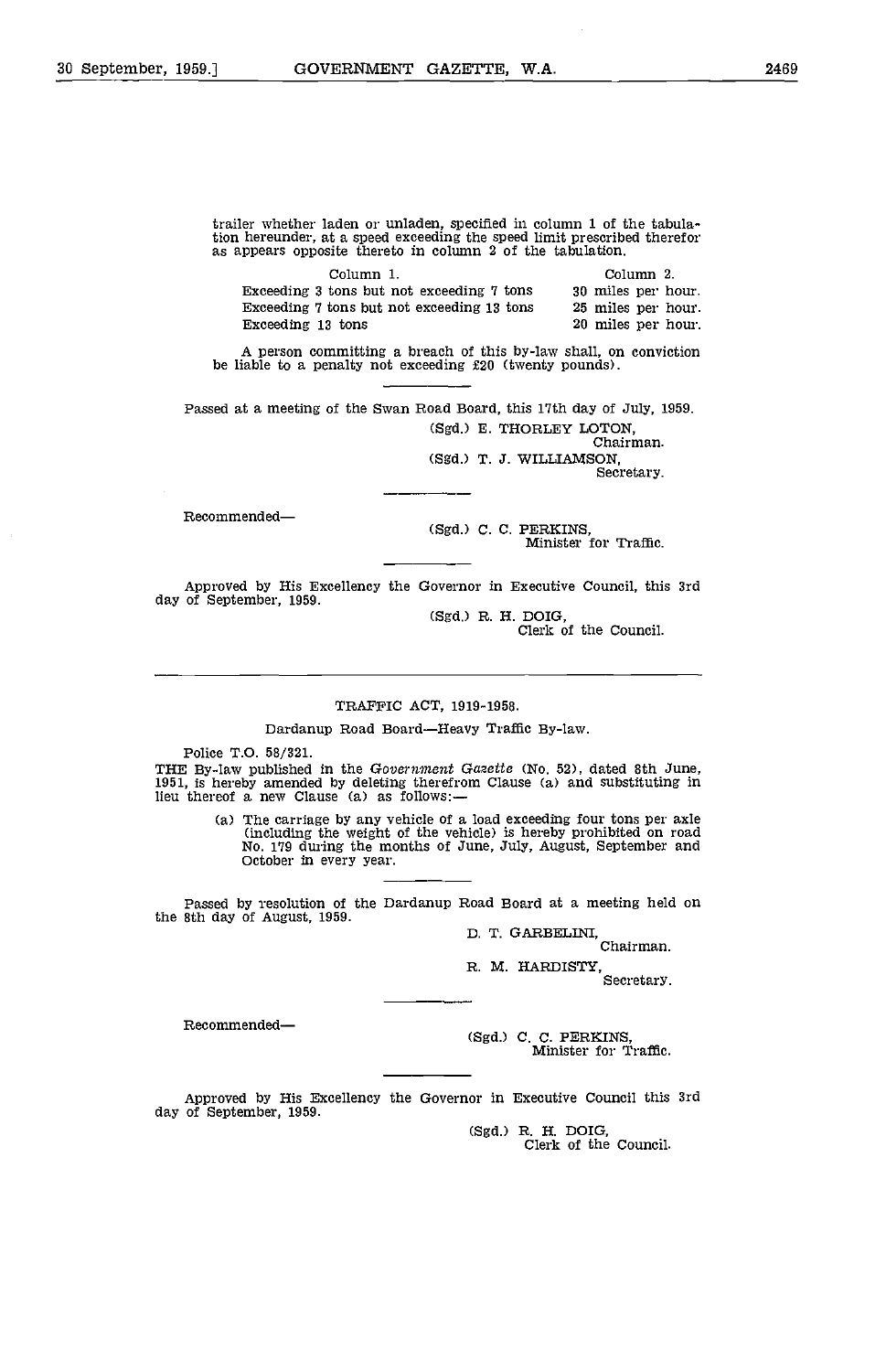### TRAFFIC ACT, 1919-1958. Collie Coalfields Road Board. Traffic By-laws.

Police T.O. 58/1123.

THE Collie Coalfields Road Board, pursuant to an Order in Council under<br>section 49 of the Traffic Act, 1919-1958, published in the Government Gazette<br>of the 15th May, 1959, doth hereby make the following by-laws to have ef

### 1.-Repeal.

All previous by-laws made by the Collie Municipal Council and the Collie Coalfields Road Board pertaining to the matters contained herein are hereby repealed.

### 2.Taxi Stands.

Stands for passenger vehicles are hereby appointed by the said Collie Coalfields Road Board for the use only of vehicles licensed by the Collie Coalfields Road Board as taxi cars and no person shall cause or permit any oth

- A stand on the south side of Throssell Street, commencing at a point 138 feet east of the eastern building alignment of Steere Street and extending eastwards for 120 feet.
- A stand on the south side of Forrest Street, commencing at <sup>a</sup> point 30 feet east of the eastern building alignment of Steere Street and extending eastwards for 51 feet.
- n sum on the hot an sue of the prolongation of the eastern building align-<br>point 18 feet west of the prolongation of the eastern building align-<br>ment of Harvey Street to its intersection with the north side of<br>Throssell St

### 3.Omnibus Stands.

Omnibus stands are hereby appointed as follows:

On the east side of Harvey Street, Collie, commencing at a point 20 feet north of the northern building alignment of Forrest Street and extending northwards for 40 feet.

The stand hereby appointed is for the use of vehicles licensed as omnibuses and no person shall cause or permit any other vehicle to stand on such stand.

On the north side of Forrest Street, Collie, commencing at a point 20 feet east of the eastern building alignment of Harvey Street and extending eastwards for 54 feet.

The stand hereby appointed is for the use of vehicles licensed as omnibuses and no person shall cause or permit any other vehicle to stand on such stand between the hours of 7 p.m. and midnight.

On the south side of Jones Street, commencing at a point 325 feet west of the western building alignment of Atkinson Street and extending westwards for 75 feet.

The stand hereby appointed is for the use only by vehicles licensed as omnibuses and no person shall cause or permit any other vehicle to stand on such stand between the hours of 8 am. and 4 p.m. on any school day.

### 4.Angle Parking.

No person in charge of any vehicle shall cause or permit such vehicle to stand on those portions of the road defined in the Schedule hereto except at an angle of approximately 45 degrees to the kerb and as near as possible to such kerb, or, if the vehicle or combination of vehicles, including the load, if any, is of greater length than 22 feet.

Schedule.

(i) Atkinson Street:

## West Side.—Between a point 35 feet north of the northern building align-<br>ment of Forrest Street and a point 30 feet south of the right-of-way between Forrest Street and Moira Road.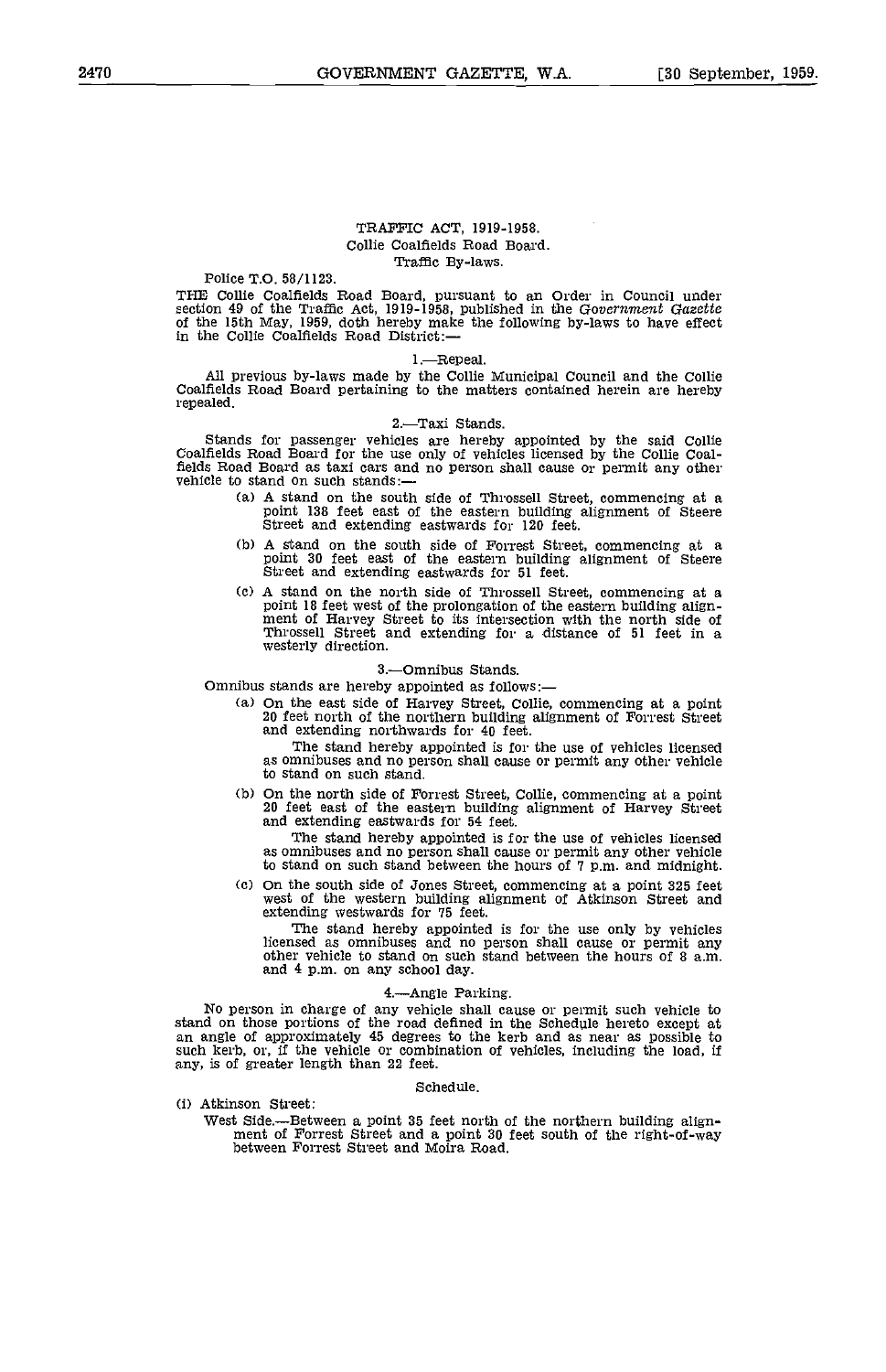### (ii) Forrest Street:

South Side:

- Between a point 30 feet east of the prolongation of the western building alignment of Harvey Street, and a point 393 feet east of such building alignment, and between a point 459 feet east of the prolongation of the western building alignment of Harvey Street and a point 558 feet east
- Between a point 146 feet east of eastern building alignment of Steere Street and a point 236 feet east of that alignment.
- Between a point 316 feet east of the eastern building alignment of Steere Street and a point 30 feet west of the western building<br>alignment of Lefroy Street.
- (iii) Harvey Street:
	- West Side: Between a point 35 feet north of the northern building align- ment of Forrest Street and a point 30 feet south of the southern building alignment of Johnston Street.
- (iv) Pendleton Street:
	- East Side: Between a point 35 feet south of the southern building align- ment of Throssell Street and a point 30 feet north of the northern building alignment of Wittenoom Street.
- (v) Steere Street:
	- East Side:
		- Between a point 30 feet north of the northern building alignment of Forrest Street and a point 35 feet south of Johnston Street;
		- between a point 30 feet north of Johnston Street and a point 348 feet north of such street;
		- between a point 35 feet south of the southern building alignment of Throssell Street and a point 109 feet south of such building alignment.

West Side:

- Ca) Between a point 35 feet north of the northern building alignment of Wittenoom Street and a point 30 feet south of the southern building alignment of Throssell Street;
- (b) between a point 35 feet north of the northern building alignment of Forrest Street and a point 30 feet from the southern building alignment of Johnston Street;
- Cc) between a, point 35 feet north of the northern building alignment of Johnston Street and a point 30 feet south from the southern building alignment of Medic Street.

Provided that a person shall not park or cause to be parked any vehicle in those portions of the west side referred to in clauses (b) and (c) vehicle in the west side referred to in contract to the course of this item for any longer period than 60 minutes, between the hours of 8 a.m. and 5 p.m. Mondays to Fridays inclusive, and between 8 a.m. and 1 p.m. on Saturdays (public holidays excepted).

- (vi) Throssell Street:
	- That portion marked on the roadway by the local authority starting at a point 60 feet east of the prolongation of the eastern building alignment of Steere Street and 74 feet north of the southern building alignment of Thro

- North Side:<br>(a) Between a point 35 feet east of the eastern buliding alignment of Harvey Street and a point 30 feet west of the western building alignment of Steere Street.
	- (b) Between a point 217 feet east of the prolongation of the eastern building alignment of Steere Street and a point 100 feet west of the western building alignment of Lefroy Street.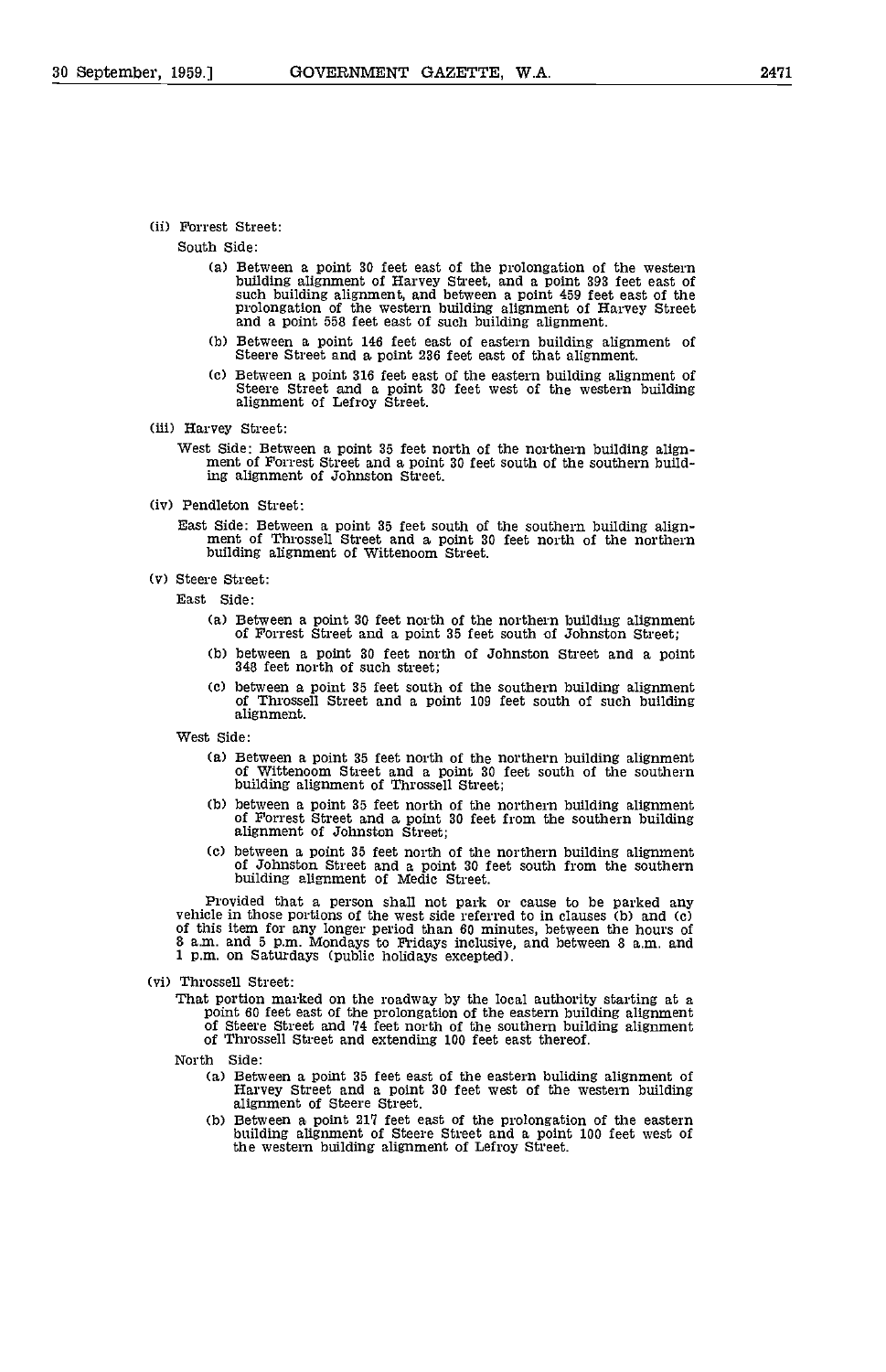(vii) Wittenoom Street:

- South Side: Between a point 35 feet west of the western building align- ment of Patterson Street and a point 30 feet east of the eastern building alignment of Steere Street.
- North Side: Between a point 30 feet west of the western building align- ment of Patterson Street and a point 35 feet east of the eastern building alignment of Steere Street.

5.—Parking Restrictions.<br>Subject to regulation 183 of the Traffic Regulations, 1954, the driver or<br>person in charge of any vehicle shall comply with the restrictions on the parking of vehicles as prescribed in column 2 and set out in the Schedule to this by-law in relation to the roads and portions of roads described in column 1 thereof to which such restrictions apply, and no person shall pa said for longer periods than those prescribed in relation to that road or the portion in question of that road, as shown opposite and corresponding thereto in column 2.

### The Schedule.

Table showing Parking Restrictions within the Collie Coalfields Road District. Column 1. Column 2.

Name and portion of road in relation to which the corresponding parking restrictions in corresponding parking corresponding portions of roads de restrictions in column 2 opposite apply. scribed in column 1 opposite hereto.

- 1. Forrest Street-north side, be-
- Forrest Street—north side, be- Betwee<br>tween a point 84 feet east of the night pa eastern building alignment of Harvey Street and a point 115 feet east of that alignment.
- 3. Steere Street—east side between Parking<br>a point 109 feet south of the all times. a point 109 feet south of the southern building alignment of Throssell Street and a point 164 feet south of that alignment.

Parking restrictions applying to the corresponding portions of roads de- scribed in column 1 opposite hereto.

tween Harvey Street and Steere to Fridays inclusive and between<br>Street.<br>Street. and Steere sam. and 1 p.m. on Saturdays, ex-<br>cepting on public holidays, parking of Between 3 am. and 5 p.m., Mondays to Fridays inclusive and between 8 a.m. and 1 p.m. on Saturdays, ex-<br>cepting on public holidays, parking of vehicles restricted to 60 minutes.

Between 6.30 p.m. and 12 p.m. mid-<br>night parking of vehicles prohibited.

Parking of vehicles is prohibited at

### 6.

Any person committing a breach of these by-laws either by act or omission, shall on conviction be liable to a penalty not exceeding twenty pounds.

Passed by resolution of the Collie Coalfields Road Board at a meeting held on the 11th day of August, 1959.

> N. S. COOTE,<br>Chairman. R. C. H. HOUGH,<br>Secretary.

Recommended-

C. C. PERKINS, Minister for Traffic.

Approved by His Excellency the Governor in Executive Council, this 3rd day of September, 1959.<br>
(Sgd.) R. H. DOIG,<br>
Clerk of the Council.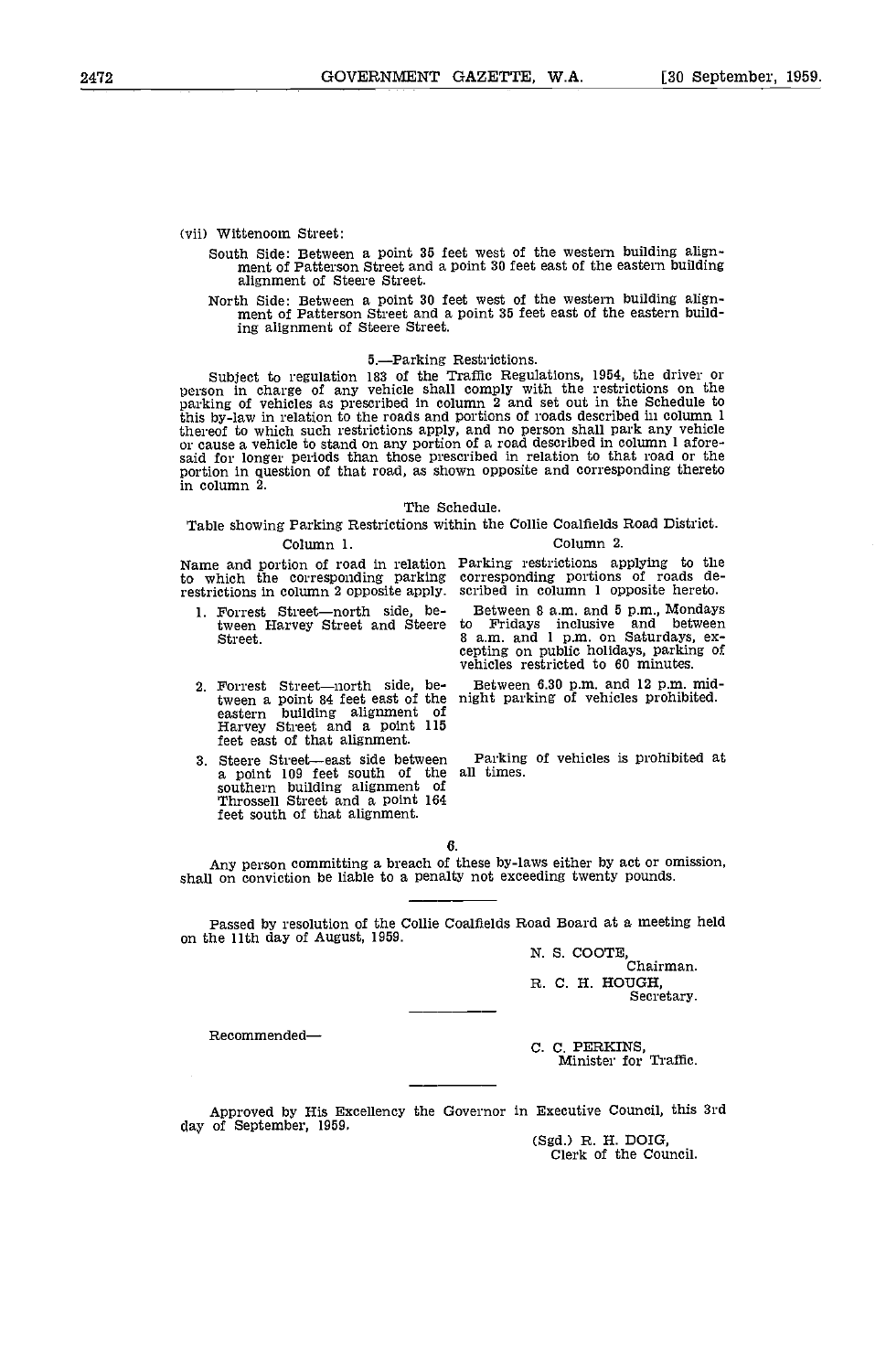### MUNICIPAL CORPORATIONS ACT, 1906. Municipality of Claremont. By-law No. 123-Buildings-Amendment.

L.O. 352/57.

IN pursuance of the powers in that behalf contained in the Municipal Corporations Act, 1906, the Mayor and Councillors of the Municipality of Claremont order that clauses 4, 40, 53, 55, 73 and 85 of By-law No. 123 (Buildin

Clause 4. Insert new subclause (ddd)

"Plot Ratio" means the ratio of the gross total of floor areas to the<br>area of the land within the title boundaries, excluding lifts, toilets<br>and amenities, stairs, external wall thicknesses, plant rooms and gross<br>area of a the parking of wheeled vehicles, including access to and from such space within the buildings.

Delete subclause (ff):-Definition of "Residential Flat" and substitute therefor the following:

> "Residential Flat Building," a building designed, adapted or used as a tenement-house, having three or more tenements on the ground storey, or a one or more storey building having two or more tenements.

Insert new subclause

"Duplex House" means a building of one floor comprising two dwellings, each complete and self-contained.

Clause 40.

Amend subclause (a) by deleting in lines 1 and 2 the sentence

If such a building is a public building or a building of the ware- house class.

Delete subclause (b).

### clause 53.

Insert a new subclause to stand as subclause (e) as follows: $-$ 

No dwelling house shall be constructed with any wall at a less distance from a boundary of the site 'than three feet, and, in the case of a building of more than one storey in height, the distance from the side boundary shall be not less than six feet.

### Clause 55.

Delete subclause (e).

### Clause 73.

Delete subclauses (f), (g), (h) and substitute therefor the following:—<br>(f) (i) Subject to compliance with the provisions of subclause (f) (i) Subject to compliance with the provisions of subclause Cf) (iv) of this clause, the minimum distance of walls from the side or rear boundaries of the site shall be 10 feet for a building not exceeding two storeys, or 30 feet in height and 40 feet in length. Such distance shall be increased by two feet six inches for each additional 10 feet or part thereof by which such wall exceeds 60 feet in length, provided that no such wall shall be required to be at a greater distance than 35 feet from the side or rear boundaries.

Walls in which there are no windows of habitable rooms may be located half the distance from the side or rear boundaries required by subclause Ci) of this clause. Provided that no such wall shall be erected closer than five feet from such boundaries.

(iii) Walls of buildings not parallel with the side boundaries may<br>be built so that their average distance from the boundaries complies<br>with subclauses (i) and (ii) of this clause irrespective of their length;<br>provided tha 40 feet in length.<br>(iv) There shall be a drying area of at least 20 feet by 20 feet for

each laundry. Such drying area shall be located at the rear or side of the building.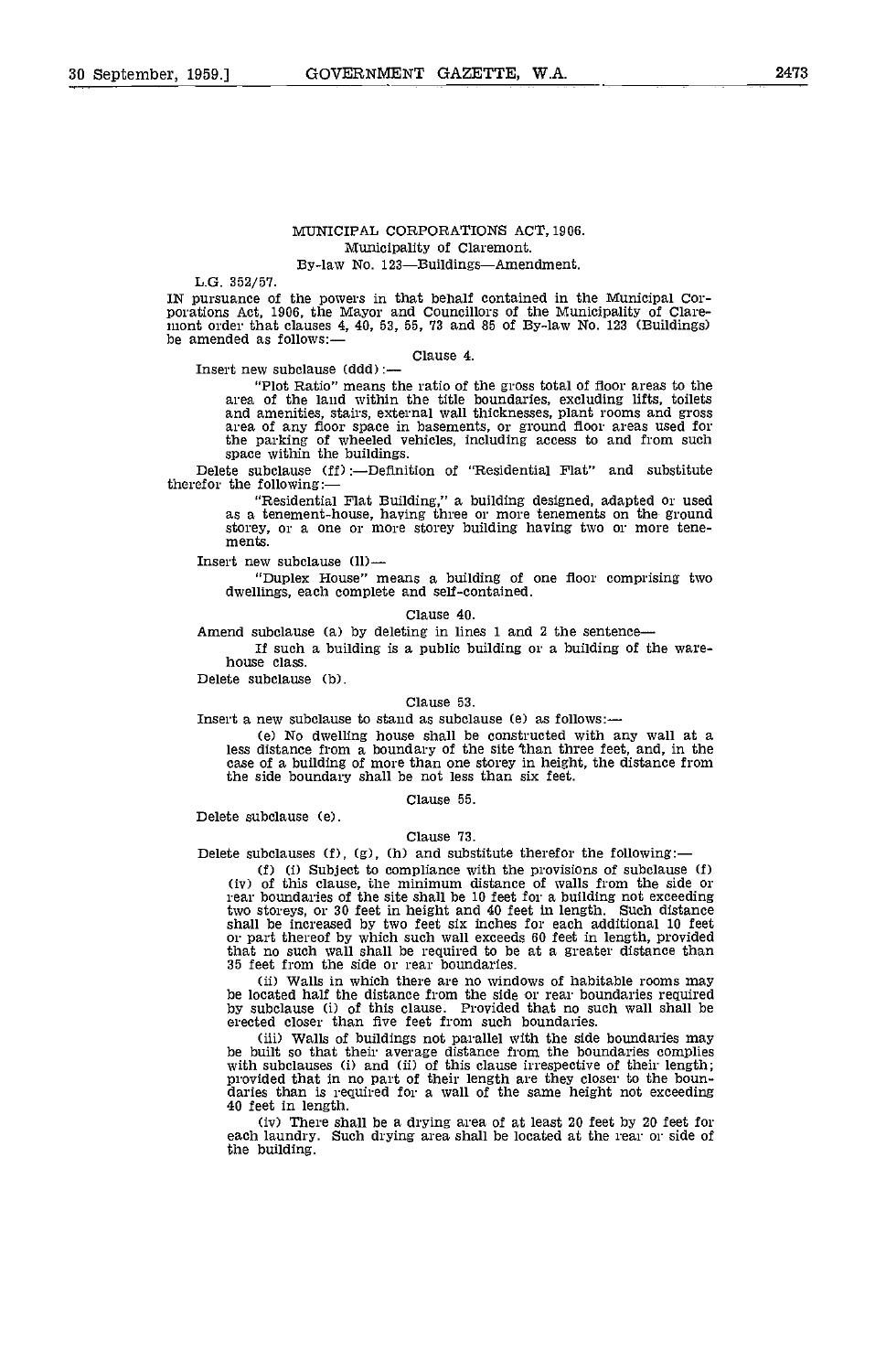(v) No external walls facing each other, one or both of which contain windows of habitable rooms, shall be less than 20 feet apart.<br>In the case of walls fronting opposite sides of courts or areas 20 feet or more in depth, the width of the court or area shall be increased to not less than twice the distance from the side boundary to the side walls required by subclause (ii) of this clause.

Cg) In zoned areas where flats may be constructed, the plot ratio shall not exceed one.

Ch) No residential flat building shall hereafter be erected on a site with a frontage of less than 66 feet. Provided that this subclause with a frontage of less than 66 feet, which is the subject of a Certificate<br>of Title issued before the promulgation of these by-laws; provided that<br>the frontage of the site is not less than 50 feet.

Insert a new subclause to stand as subclause Chh) as follows:-

(hh) (i) Minimum Accommodation.—Every residential flat here-<br>after erected, constructed, or adapted or altered, shall comprise not less than three habitable rooms in addition to any bathroom, laundry or water closet required to be provided by the Health By-laws.

(ii) Minimum Size of Rooms.—Except as provided elsewhere in this by-law, every habitable room shall have:

Ca) A minimum floor area of not less than 80 square feet.

(b) A height of not less than nine feet.<br>Every habitable room shall be not less than eight feet wide in its minimum dimensions, except a kitchen which may have a minimum width of seven feet.

A kitchenette which is constructed in the form of an annexe to a habitable room and separated therefrom by an unobstructed opening not less than five feet wide and seven feet high shall not be deemed to be a separate habitable room.

There shall be one living room with a superficial area of not less than 144 square feet and a minimum width of not less than 10 feet. and one bedroom with a minimum area of not less than 120 square feet.

Amend subclause (i) by deleting lines 4 and 5 and substitute therefor:—<br>Requirements of the Town Planning Board.

Clause 85.

Insert new clause 85A:-

"Garages".Every residential flat building shall be provided with garages equal in number to at least one-half of the number of flats erected on the lot.

Each garage shall have a minimum width of seven feet, a minimum length of 15 feet, and shall in other respects comply with the Building By-laws in force from time to time.

Passed by the Council of the Municipality of Claremont at the ordinary meeting held on the 27th day of July, 1959,

A. W. CROOKS, Mayor. T. C. BROWN, Town Clerk.

Recommended-

(Sgd.) L. A. LOGAN, Minister for Local Government.

Approved by His Excellency the Governor in Executive Council this 16th day of September, 1959.

CSgd.) R. H, IDOIG, Clerk of the Council.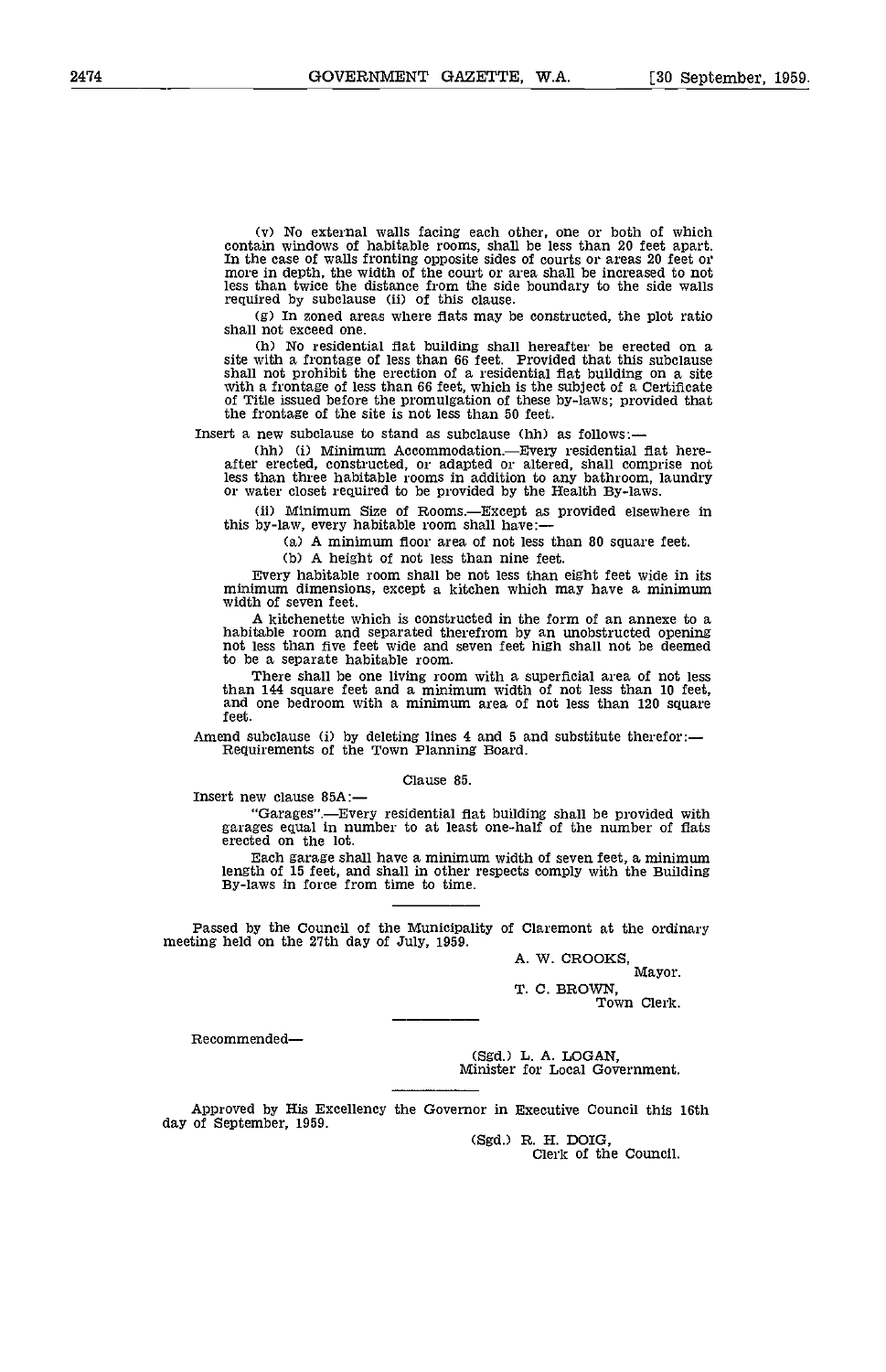### MUNICIPAL CORPORATIONS ACT, 1906-1956. City of South Perth.

L.G. 620/59.

A By-law of the City of South Perth made under Section 338 of the Municipal Corporations Act, 1906, to amend By-law No. 3 made by the South Perth Road Board for Regulating the Areas, Open Spaces, etc., for Buildings.

IN pursuance of the powers conferred by the said Municipal Corporations Act, 1906, the Mayor and Councillors of the City of South Perth order as follows:

By-law No. 3 made by the South Perth Road Board, numbered 3, published in the Government Gazette on the 9th November, 1951, is amended by adding immediately after clause 15 a new clause as follows:-

iSA. No apartment building shall hereafter be erected on an allotment unless such allotment has a frontage of at least sixty-six feet to a street.

Passed by the Council of the City of South Perth at the ordinary meeting<br>of the Council held on the 22nd July, 1959.<br>W. C. G. THOMAS, [L.S.]<br>E. J. JOHNSON, Mayor.

Mayor.<br>E. J. JOHNSON, Wayor.<br>Town Clerk.

Recommended

(Sgd.) L. A. LOGAN, Minister for Local Government..

Approved by His Excellency the Governor in Executive Council this 16th day of September, 1959.

(Sgd.) R. H. DOIG, Clerk of the Council.

### ROAD DISTRICTS ACT, 1919. Gosnells Road Board.

Building By-laws-Amendment.

L.G. 567/59.

WHEREAS by the Road Districts Act, 1919, the road board of any district is empowered to make and amend by-laws for all or any purposes in the said<br>Act mentioned, the Gosnells Road Board, in pursuance of the powers vested<br>in the said Board under and by virtue of the said Act and of every other<br> notice in the Government Gazette of the 11th November, 1955, and do hereby publish these further amendments as follows:—

The whole of the Second Schedule relating to prescribed fees is deleted and the following Schedule is inserted in lieu thereof:—

### Second Schedule.

### PRESCRIBED FEES

|  | New Buildings—                                                                                                                                   |       |  |
|--|--------------------------------------------------------------------------------------------------------------------------------------------------|-------|--|
|  | (a) Dwellings-                                                                                                                                   | £s.d. |  |
|  | Initial fee<br>$\cdots$<br><br><br><br><br><br>Plus 5s, per square or part thereof.                                                              | 1100  |  |
|  | (b) Shop, Factory, Warehouse, or other Business Premises—<br>Initial fee<br>$\cdots$<br><br><br><br><br>Plus 2s. 6d, per square or part thereof. | 1100  |  |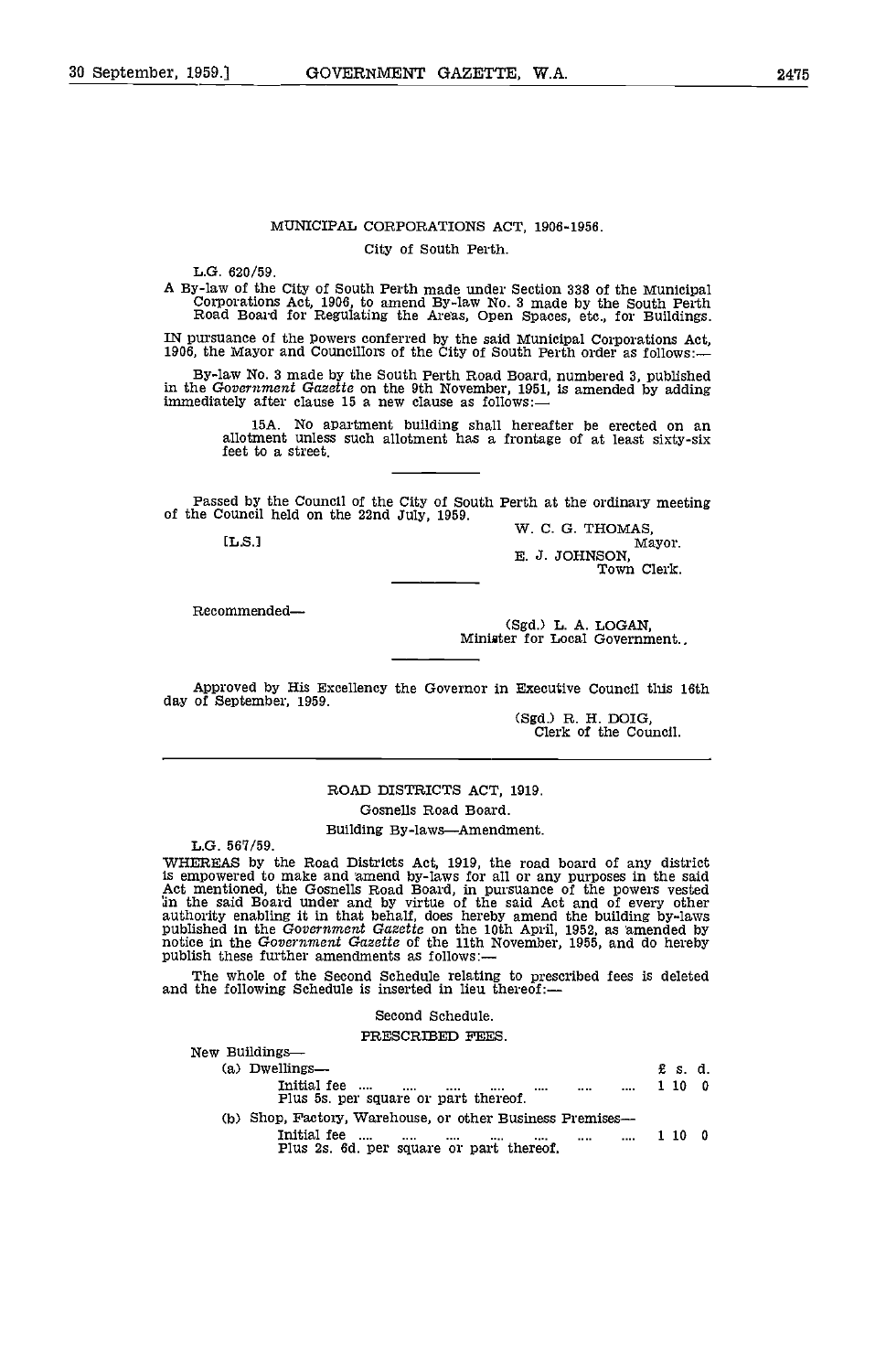£ 5. d.

| Additions or Alterations to Buildings—                                                                                                                                                                       |           |                                                 |
|--------------------------------------------------------------------------------------------------------------------------------------------------------------------------------------------------------------|-----------|-------------------------------------------------|
| Where the additions or alterations do not exceed $£100$ —<br>minimum fee<br>$\cdots$<br>$\cdots$<br>$\cdots$<br>$\cdots$                                                                                     |           | 10 0                                            |
| Where the value of the additions or alterations exceeds<br>£100—for each additional £100 or part thereof                                                                                                     |           | - 6<br>$^{2}$                                   |
| Erection of garage, detached room, or outbuilding under four<br>squares—minimum fee<br><u>and the community of the community of the community of the community of the community of the community of the </u> | $\sim$ 1. | - 0<br>0                                        |
| Poultry Houses-                                                                                                                                                                                              |           |                                                 |
| Up to an area of four squares—minimum fee                                                                                                                                                                    |           | $\begin{array}{cc} 10 & 0 \\ 2 & 6 \end{array}$ |
| Over four squares—for each additional square or part thereof                                                                                                                                                 |           |                                                 |
| Removal of Buildings—                                                                                                                                                                                        |           |                                                 |
| For inspection only of a building not in the district whether<br>removal is approved or not—minimum fee<br>Plus 1s. per mile each way.                                                                       |           | 440                                             |
| For inspection of a building within the district whether<br>removal is approved or not $\dots$ $\dots$ $\dots$ $\dots$ $\dots$ $\dots$                                                                       |           | $4\quad 4\quad 0$                               |
| (Fees for permit additional to inspection fees.)                                                                                                                                                             |           |                                                 |
| Miscellaneous-                                                                                                                                                                                               |           |                                                 |
| Fees for hoarding licenses<br>$\cdots$<br>$\sim$ $\sim$ $\sim$<br><b><i>Contract</i></b><br>$\cdots$<br>$\cdots$                                                                                             |           | 10 0                                            |
| Fees for licenses to deposit on roads<br>المسامين السنادا البلبا<br>$\mathbf{r}$                                                                                                                             |           | 10 <sub>0</sub>                                 |
| Fees for licenses to excavate<br>المستحدث السباب السناد<br>$\sim$                                                                                                                                            |           | 10 <sub>0</sub>                                 |
| Footpath deposit , , , , , ,                                                                                                                                                                                 | 10        | 0<br>0                                          |

Passed at a meeting of the Gosnells Road Board held on the 22nd day of June, 1959.

ARTHUR A. MILLS, Chairman. H. W. WALKER, Secretary.

Recommended—<br>
(Sgd.) L. A. LOGAN,<br>
Minister for Local Government.

Approved by His Excellency the Governor in Executive Council this 16th day of September, 1959. day of September, 1959.<br>
(Sgd.) R. H. DOIG,<br>
Clerk of the Council.

### ROAD DISTRICTS ACT, 1919.

Port Hedland Road Board.

Amendment to By-laws-Hall.

L.G. 228/59.<br>WHEREAS under the provision of the Road Districts Act, 1919-1956, a board<br>may make or adopt by-laws and may alter, amend or repeal any by-laws, the WHEREAS under the provision of the Road Districts Act, 1919-1956, a board<br>may make or adopt by-laws and may alter, amend or repeal any by-laws, the<br>Port Hedland Road Board now resolves that its by-laws for the management<br>a published in the Government Gazette of the 19th December, 1952, be amended by altering the name of the hall and substituting a new Schedule of charges as follows:-

1. The name of the hall as appears in the title of the by-laws and in By-law 1 (b), line two, shall be altered from Port Hedland Hall to Gratwick Memorial Hall.

| Schedule of Charges.                                                                         |    | £s.d. |  |
|----------------------------------------------------------------------------------------------|----|-------|--|
| Dances until 12 midnight<br><br>1111<br>1.111<br><br><br>(After 12 midnight, 15s. per hour.) |    |       |  |
| Travelling shows or dances<br><br><br><br><br>                                               | 40 |       |  |
| Concerts<br>$\cdots$<br><br><br><br><br><br><br>                                             |    |       |  |
| Rehearsals—at cost.<br>Banquets<br><br><br><br><br><br><br><br>                              |    |       |  |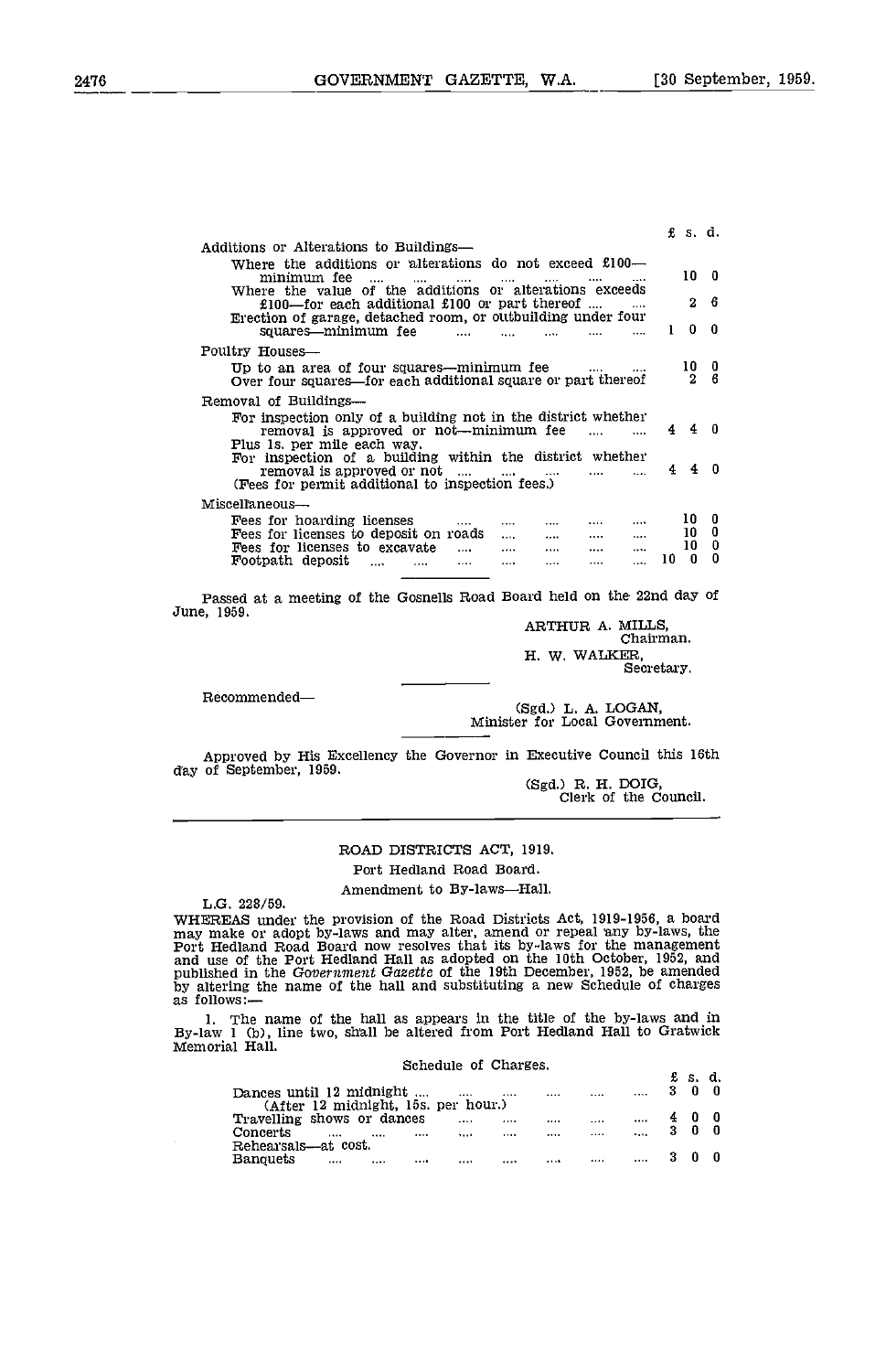|                                                           |                         |              |               |          |   | £             | s. d.   |          |
|-----------------------------------------------------------|-------------------------|--------------|---------------|----------|---|---------------|---------|----------|
| Farewells, welcomes and kitchen teas                      |                         | $\cdots$     | $\cdots$      |          |   | 2             | 0       | 0        |
| Weddings, ceremony only                                   | $\cdots$                |              | $\cdots$      |          |   |               | 12      | 6        |
| Wedding receptions—                                       |                         |              |               |          |   |               |         |          |
| Up to $8$ p.m. $\ldots$<br>$\cdots$                       |                         | $\cdots$     | $\cdots$      | $\cdots$ |   | 1             | -10     | 0        |
| Up to midnight<br>$\cdots$                                | $\cdots$                | $\cdots$     | $\cdots$      |          |   | 3.            | 0       | 0        |
| Community concerts—                                       |                         |              |               |          |   |               |         |          |
| 8 p.m. to 11 p.m.                                         | and the contract of the | $\cdots$     | $\cdots$      | $\cdots$ |   |               | $2\,10$ | 0        |
| After 11 p.m., 15s. per hour.)                            |                         |              |               |          |   |               |         |          |
| Bazaais—                                                  |                         |              |               |          |   |               |         |          |
| Afternoon<br>$\cdots$<br>                                 |                         | $\cdots$     |               | .        |   |               | 15      | 0        |
| Per night<br><b>Address Co.</b><br>$\cdots$               | $\cdots$                | 1.11         | $\cdots$      |          |   | 3             |         | 0        |
| Political meetings and not local meetings—                |                         |              |               |          |   |               |         |          |
| Afternoon<br>$\cdots$<br>$\cdots$                         | $\cdots$                | $\cdots$     |               |          |   | $\frac{1}{3}$ | 0       | 0        |
| Per night<br>$\cdots$<br>$\cdots$                         | $\cdots$                | $\cdots$     |               |          |   |               | 0       | $\bf{0}$ |
| Local meetings—                                           |                         |              |               |          |   |               |         |          |
| Afternoon<br>$\cdots$<br>$\cdots$                         | $\cdots$                |              | $\cdots$      | $\cdots$ |   |               | 10      | 0        |
| Per night<br>$\cdots$<br>$\cdots$                         | $\cdots$                |              | $\cdots$      |          |   |               | $1\,10$ | 0        |
| Sports council—Indoor sports night—                       |                         |              |               |          |   |               |         |          |
| To midnight<br>$\sim$ $\sim$ $\sim$                       |                         | $\cdots$     |               | $\cdots$ |   | $\mathbf{2}$  | 0       | 0        |
| (Thereafter 15s., per hour.)                              |                         |              |               |          |   |               |         |          |
| Commercial travellers' sample room (per day)              |                         |              |               |          |   | 1.            | 0       | 0        |
| Lodges—                                                   |                         |              |               |          |   |               |         |          |
| Buffalo Lodge (per year)                                  |                         |              | $\cdots$      |          |   | 40            | 0       | 0        |
| Masonic Lodge (per year)                                  | <b>Allen Committee</b>  | and the com- | <b>Allant</b> | $\cdots$ | . | 25            | n       | 0        |
| Cleaning fee for night social, meetings, bazaar, concert, |                         |              |               |          |   |               |         |          |
| dance, charged at cost, 10s. minimum.                     |                         |              |               |          |   |               |         |          |
| Charge for cups<br>$\cdots$<br>                           | $\cdots$                | $\cdots$     | $\cdots$      |          |   |               | 5       | 0        |
| Church services free, subject to approval of the Board.   |                         |              |               |          |   |               |         |          |

Passed at a meeting of the Port Hedland Road Board this 10th day of July, 1959.<br>E. A. RICHARDSON, Chairman.

R. L. LEGGO,

Secretary.

Recommended

(Sgd.) L. A. LOGAN, Minister for Local Government.

Approved by His Excellency the Governor in Executive Council this 16th day of September, 1959.

(Sgd.) R. H. DOIG, Clerk of the Council.

### BRANDS ACT, 1904-1956.

Department of Agriculture, Perth, 3rd September, 1959.

THE Minister for Agriculture, under the provisions of the Brands Act, 1904- 1956, has been pleased to make the regulations set out in the Schedule here- under.

(Sgd.) G. K. BARON HAY, Director of Agriculture.

### Schedule,

Regulations.

1. In these regulations the Woolbranding Regulations published in the Government Gazette on the 25th May, 1955, and amended by regulations published in the Government Gazette on the 29th April, 1958, are referred to as the principal regulations.